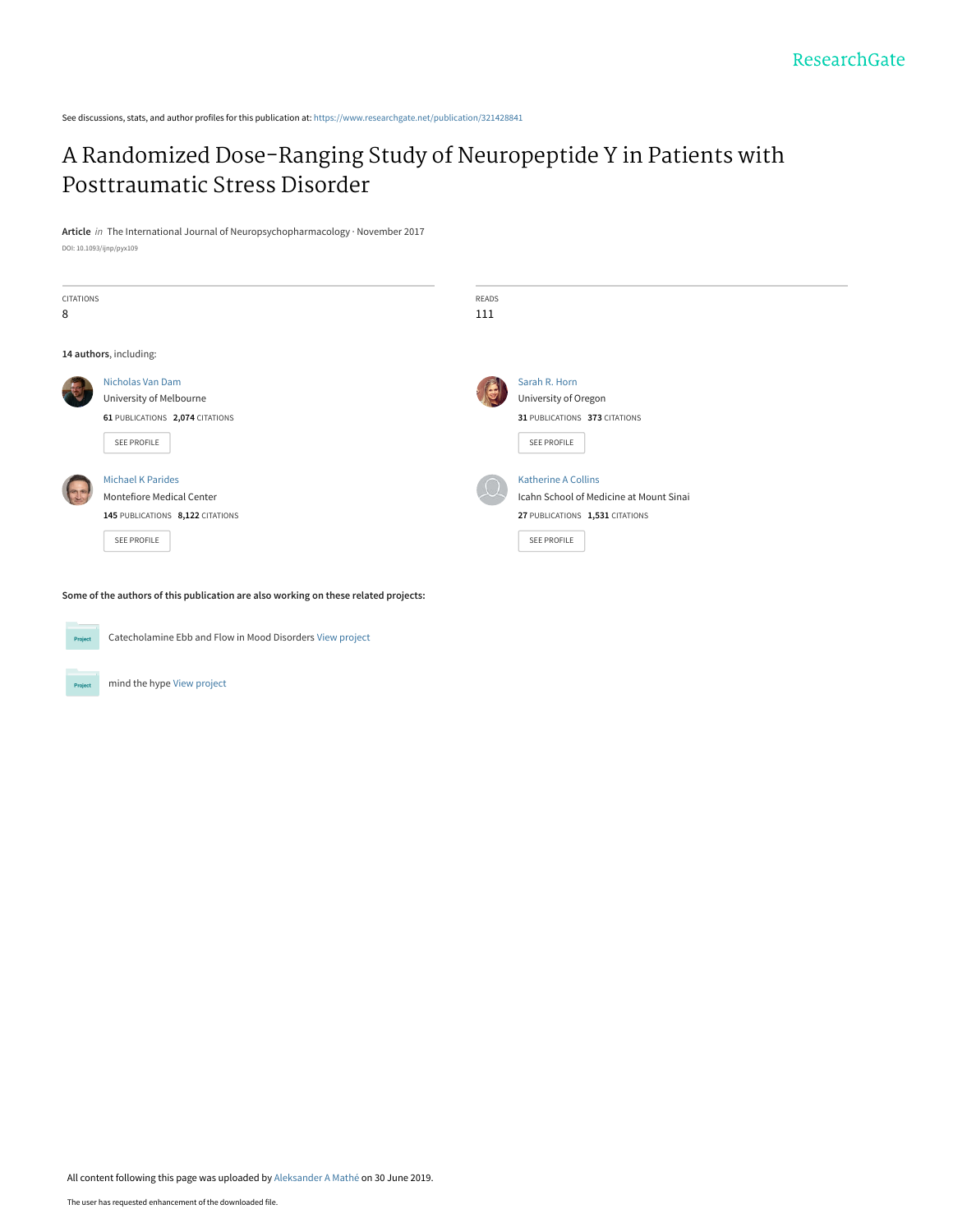Title: A randomized dose-ranging study of neuropeptide Y in patients with posttraumatic stress disorder

1. Kautz, BA<sup>1</sup>, Michael Parides, Ph.D.<sup>2</sup>, Sara Costi, M.D.<sup>1</sup>, Katherine A. Collins, Ph.D.<sup>1</sup>, I.<br>coviello, Ph.D.<sup>1,3</sup>, Dan V. Iosifescu, M.D.<sup>1,4,3</sup>, Aleksander A. Mathé, M.D.<sup>9</sup>, Steven M.<br>outhwick, M.D.<sup>7,3</sup>, Adriana Authors: Sehrish Sayed, MPH, MS<sup>1</sup>, Nicholas T. Van Dam, Ph.D.<sup>1</sup>, Sarah R. Horn, BA<sup>1</sup>, Marin M. Kautz, BA<sup>1</sup>, Michael Parides, Ph.D.<sup>2</sup>, Sara Costi, M.D.<sup>1</sup>, Katherine A. Collins, Ph.D.<sup>1</sup>, Brian Iacoviello, Ph.D.<sup>1,3</sup>, Dan V. Iosifescu, M.D.<sup>1,4,5</sup>, Aleksander A. Mathé, M.D.<sup>6</sup>, Steven M. Southwick, M.D.<sup>7,8</sup>, Adriana Feder, M.D.<sup>1</sup>, Dennis S. Charney, M.D.<sup>9</sup><sup>a</sup>, James W. Murrough, M.D., Ph.D. $^{1,10}$  a  $\ast$ 

Author Affiliations:

<sup>1</sup> Mood and Anxiety Disorders Program, Department of Psychiatry, Icahn School of Medicine at Mount Sinai, New York, NY, USA

<sup>2</sup> Population Health Science and Policy, Icahn School of Medicine at Mount Sinai, New York,

NY, USA

<sup>3</sup> Click Therapeutics, Inc., New York, NY, USA

<sup>4</sup> New York University School of Medicine, New York, NY, USA

<sup>5</sup> Nathan Kline Institute for Psychiatric Research, Orangeburg, NY, USA

<sup>6</sup> Department of Clinical Neuroscience, Karolinska Institutet, Stockholm, Sweden

<sup>7</sup> Department of Psychiatry, Yale University School of Medicine, New Haven, CT, USA

<sup>8</sup> National Center for PTSD, VA CT Healthcare System, New Haven, CT, USA

<sup>9</sup> Office of the Dean, Icahn School of Medicine at Mount Sinai, New York, NY, USA

© The Author(s) 2017. Published by Oxford University Press on behalf of CINP.

This is an Open Access article distributed under the terms of the Creative Commons Attribution Non-Commercial License (http://creativecommons.org/licenses/by-nc/4.0/), which permits non-commercial re-use, distribution, and reproduction in any medium, provided the original work is properly cited. For commercial re-use, please contact journals.permissions@oup.com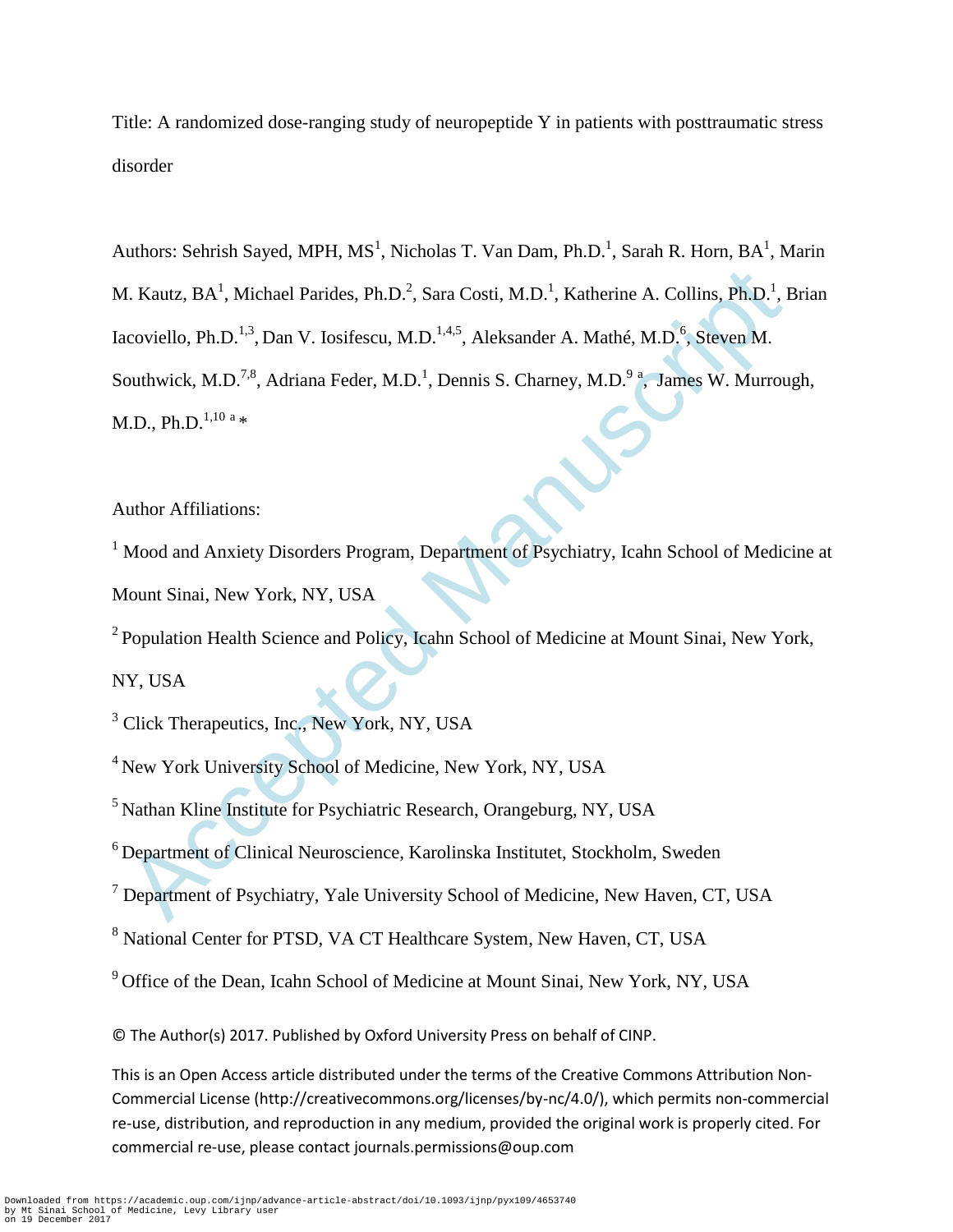<sup>10</sup> Department of Neuroscience, Icahn School of Medicine at Mount Sinai, New York, NY, USA

<sup>a</sup> Drs. Murrough and Charney contributed equally to this work.

To whom correspondence should be addressed:<br>ames W. Murrough, M.D.<br>dood and Anxiety Disorders Research Program<br>pepartment of Psychiatry,<br>azahn School of Medicine at Mount Sinai<br>he Gustave L. Levy Place, Box 1230<br>iew York, \* To whom correspondence should be addressed: James W. Murrough, M.D. Mood and Anxiety Disorders Research Program Department of Psychiatry, Icahn School of Medicine at Mount Sinai One Gustave L. Levy Place, Box 1230 New York, NY 10029 Email: james.murrough@mssm.edu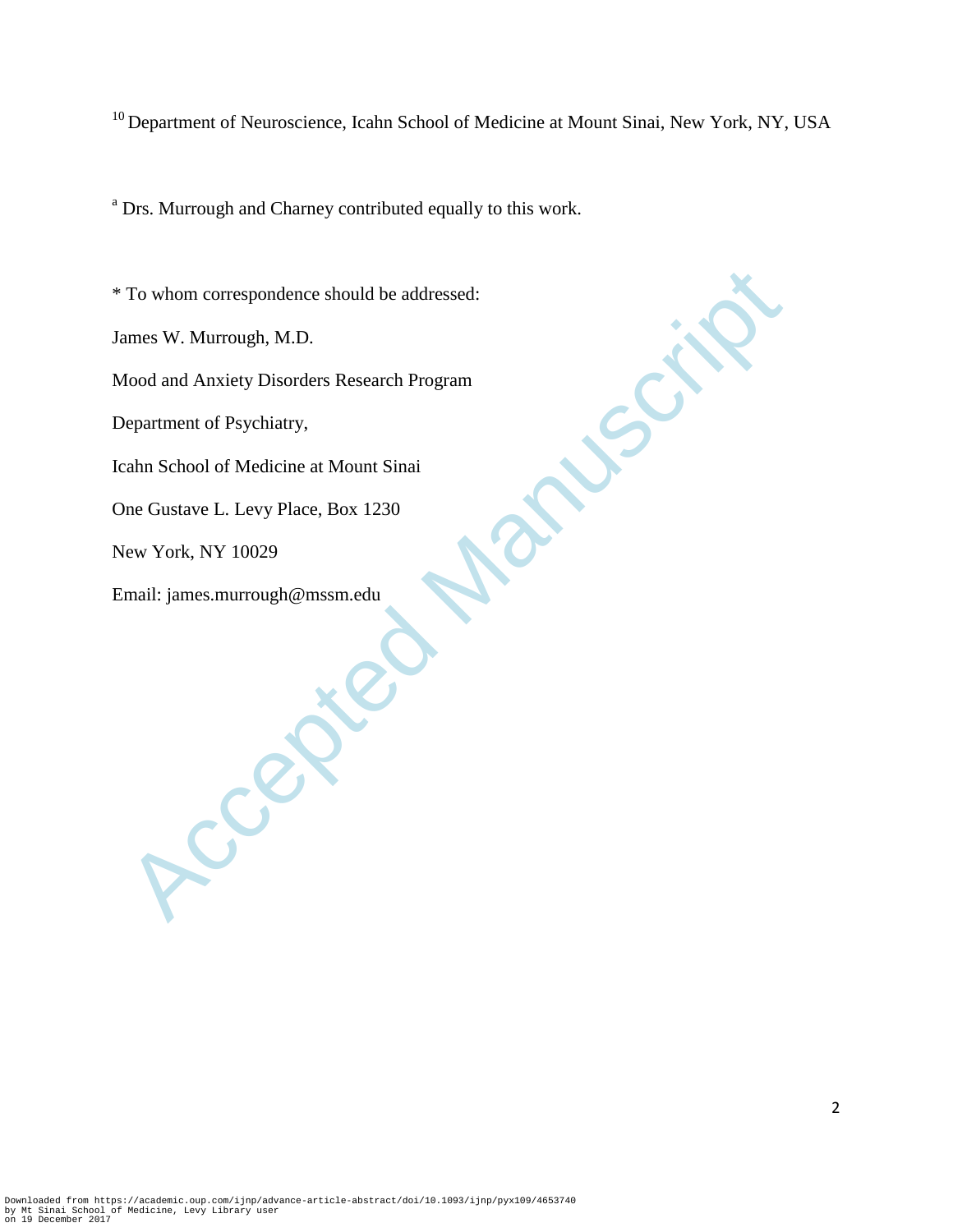#### **Significance Statement (150 words maximum)**

Anxiety and trauma-related disorders are among the most prevalent medical conditions in the U.S. Posttraumatic stress disorder (PTSD) in particular is a debilitating disorder that develops in a subset of individuals exposed to extreme stress. Drug discovery for PTSD and anxiety disorders has been largely stagnant, contributing to a substantial disease burden and continued patient suffering. A large body of evidence implicates neuropeptide Y (NPY) in the regulation of stress-related behaviors and preclinical data suggest that enhancing NPY signaling may reduce anxiety and symptoms of PTSD. Herein, we conducted phase Ib double-blind, randomized, placebo controlled, dose-ranging study of intranasal administration of NPY in subjects with PTSD. We found that NPY was well-tolerated at all tested doses and that high, but not low, doses of NPY were associated with reduced anxiety on some measures. The NPY system may represent a promising target for treatment development for anxiety and trauma-related disorders.

Accepted Manuscript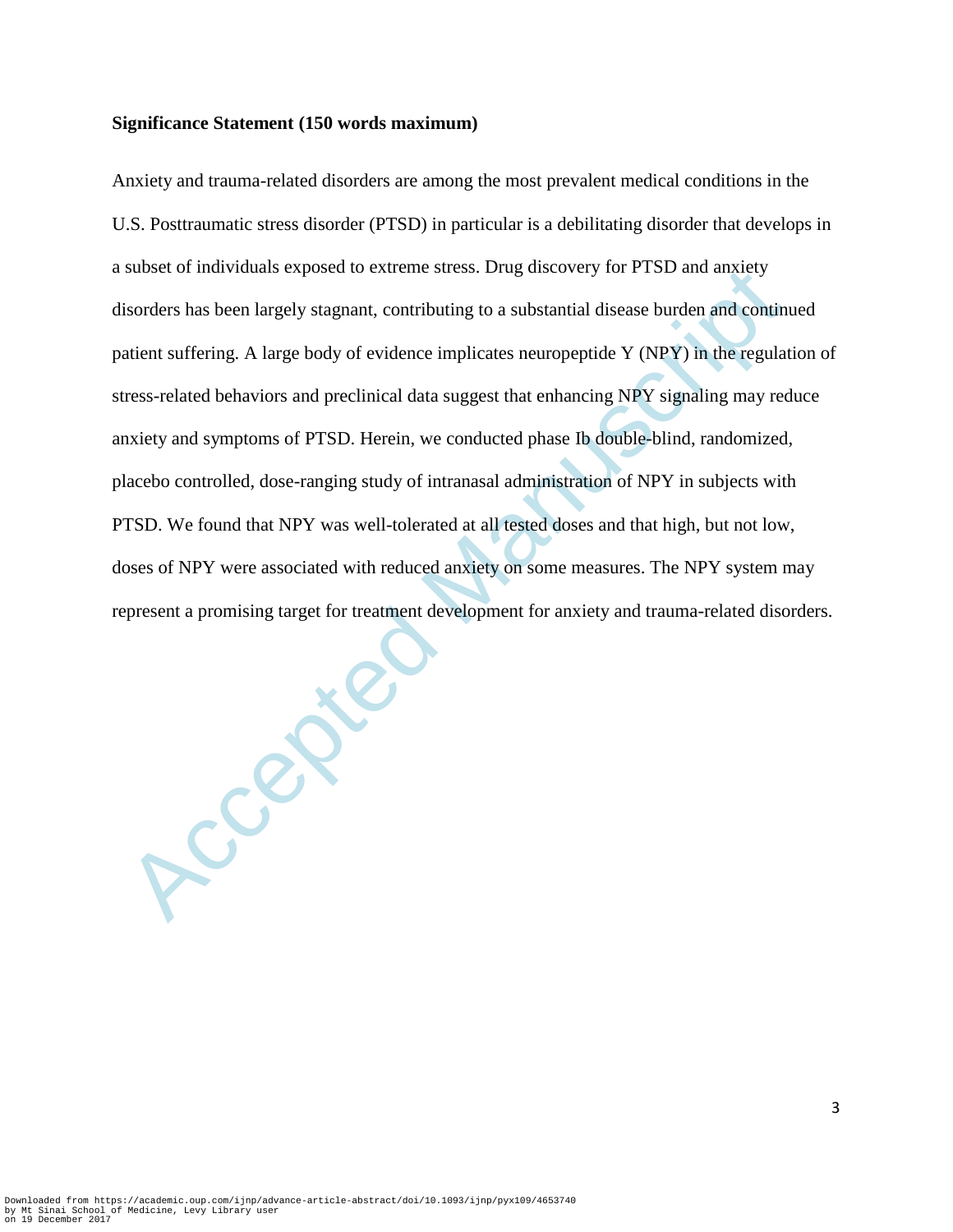#### **Abstract**

**Background:** Anxiety and trauma-related disorders are among the most prevalent and disabling medical conditions in the U.S., and posttraumatic stress disorder (PTSD) in particular exacts a tremendous public health toll. We examined the tolerability and anxiolytic efficacy of neuropeptide Y (NPY) administered via an intranasal route in patients with PTSD.

europeptide Y (NPY) administered via an intranasal route in patients with PTSD.<br> **Aethods:** Twenty-six individuals were randomized in a cross-over, single ascending dose ato one of five cohorts: 1.4mg (n=3), 2.8mg (n=6), 4 **Methods:** Twenty-six individuals were randomized in a cross-over, single ascending dose study into one of five cohorts: 1.4mg (n=3), 2.8mg (n=6), 4.6mg (n=5), 6.8mg (n=6), and 9.6mg (n=6). Each individual was dosed with NPY or placebo on separate treatment days one week apart in random order under double-blind conditions. Assessments were conducted at baseline and following a trauma script symptom provocation procedure subsequent to dosing. Occurrence of adverse events represented the primary tolerability outcome. The difference between treatment conditions on anxiety as measured by the Beck Anxiety Inventory (BAI) and the State-Trait Anxiety Inventory (STAI) immediately following the trauma script represented the principal efficacy outcomes.

**Results:** Twenty-four individuals completed both treatment days. NPY was well tolerated up to and including the highest dose. There was a significant interaction between treatment and dose; higher doses of NPY were associated with a greater treatment effect, favoring NPY over placebo on BAI score  $(F_{1,20}=4.95, p=0.038)$ . There was no significant interaction for STAI score. **Conclusions:** Our study suggests that a single dose of NPY is well tolerated up to 9.6 mg, and may be associated with anxiolytic effects. Future studies exploring the safety and efficacy of NPY in stress-related disorders are warranted.

The reported study is registered at: [http://clinicaltrials.gov](http://clinicaltrials.gov/) (ID: NCT01533519).

**Keywords:** Neuropeptide Y, posttraumatic stress disorder, trauma, resilience, anxiety, stress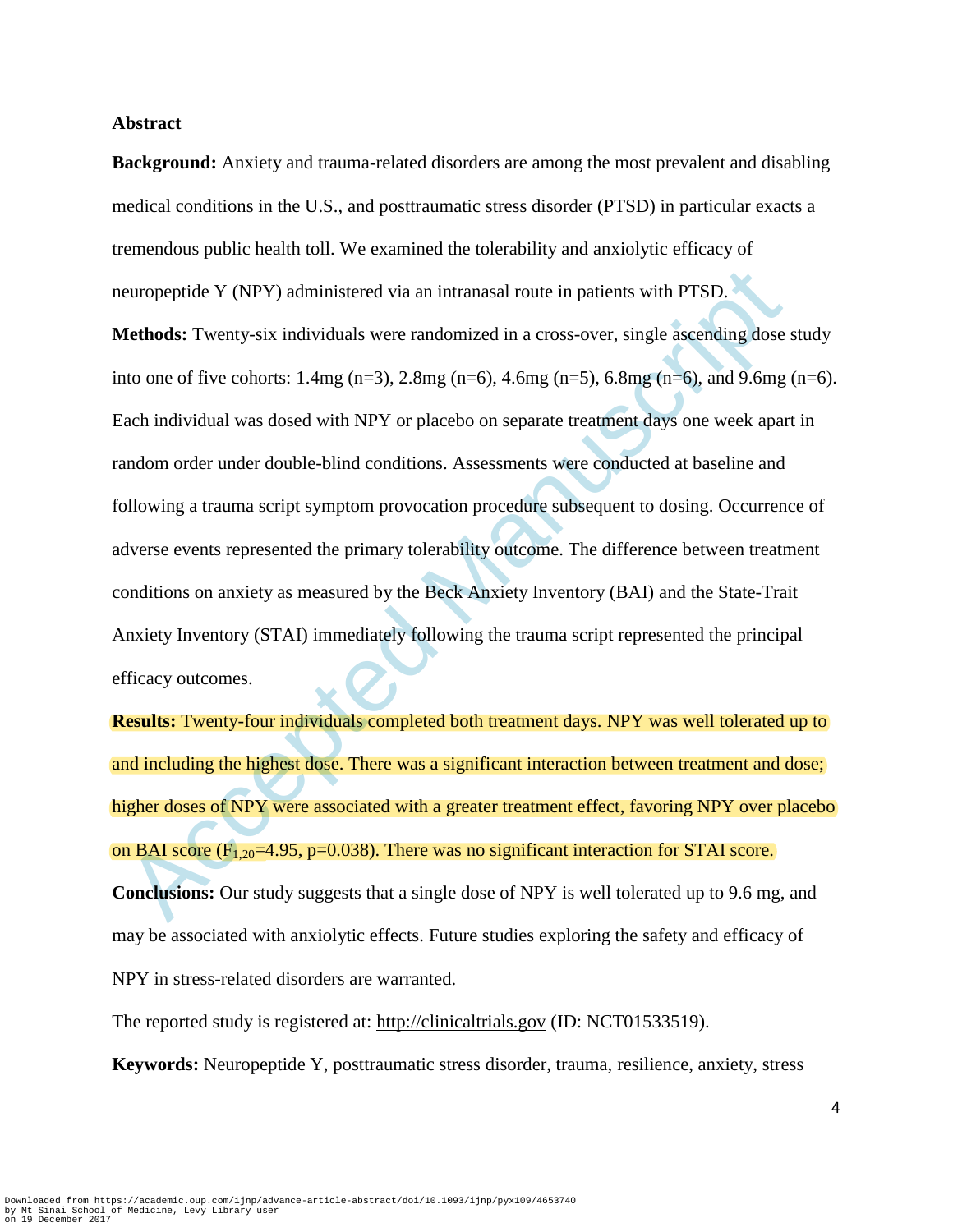#### **Main Text**

#### **Introduction**

haracterized by intrusive re-experiencing of traumatic memories along with symptoms of<br>creased arousal and avoidance of stimuli associated with the trauma (Zelazny and Simms<br>015). Current treatment options are inadequate t Posttraumatic stress disorder (PTSD) is a debilitating disorder that develops in a subset of individuals exposed to extreme psychological stress (Kessler et al., 2005). The disorder is characterized by intrusive re-experiencing of traumatic memories along with symptoms of increased arousal and avoidance of stimuli associated with the trauma (Zelazny and Simms, 2015). Current treatment options are inadequate to meet this large public health challenge. For example, evidence-based psychotherapies lead to clinically meaningful change in  $1/3 - 2/3$  of treated patients, leaving many with unremitting symptoms (Steenkamp et al., 2015). Two medications are approved for the treatment of PTSD in the United States (U.S.) [the serotonin selective reuptake inhibitors (SSRIs) sertaline and paroxetine], but here too efficacy is modest at best (Berg et al., 2007). It is likely that SSRIs have limited efficacy in PTSD because they were chosen for their efficacy in treating mood and anxiety disorders, which share a number of common symptoms with PTSD, rather than for their effects on known trauma-related neurobiological alterations. Currently, there is an urgent need to investigate pharmacologic agents that specifically target the known neurobiological pathophysiology of PTSD and traumarelated disorders.

An accumulating body of evidence supports the role of neuropeptide Y (NPY) in the regulation of stress and anxiety-related behaviors (Charney, 2004; Wu et al., 2011; Sah and Geracioti, 2013). NPY is the most abundant neuropeptide in the brain and is highly conserved across species (Griebel and Holmes, 2013). Major sites of NPY and NPY receptor expression in the brain include the hypothalamus, locus coeruleus (LC), cerebral cortex, amygdala, and hippocampus (Adrian et al., 1983; Kask et al., 2002a). Rodent studies consistently show that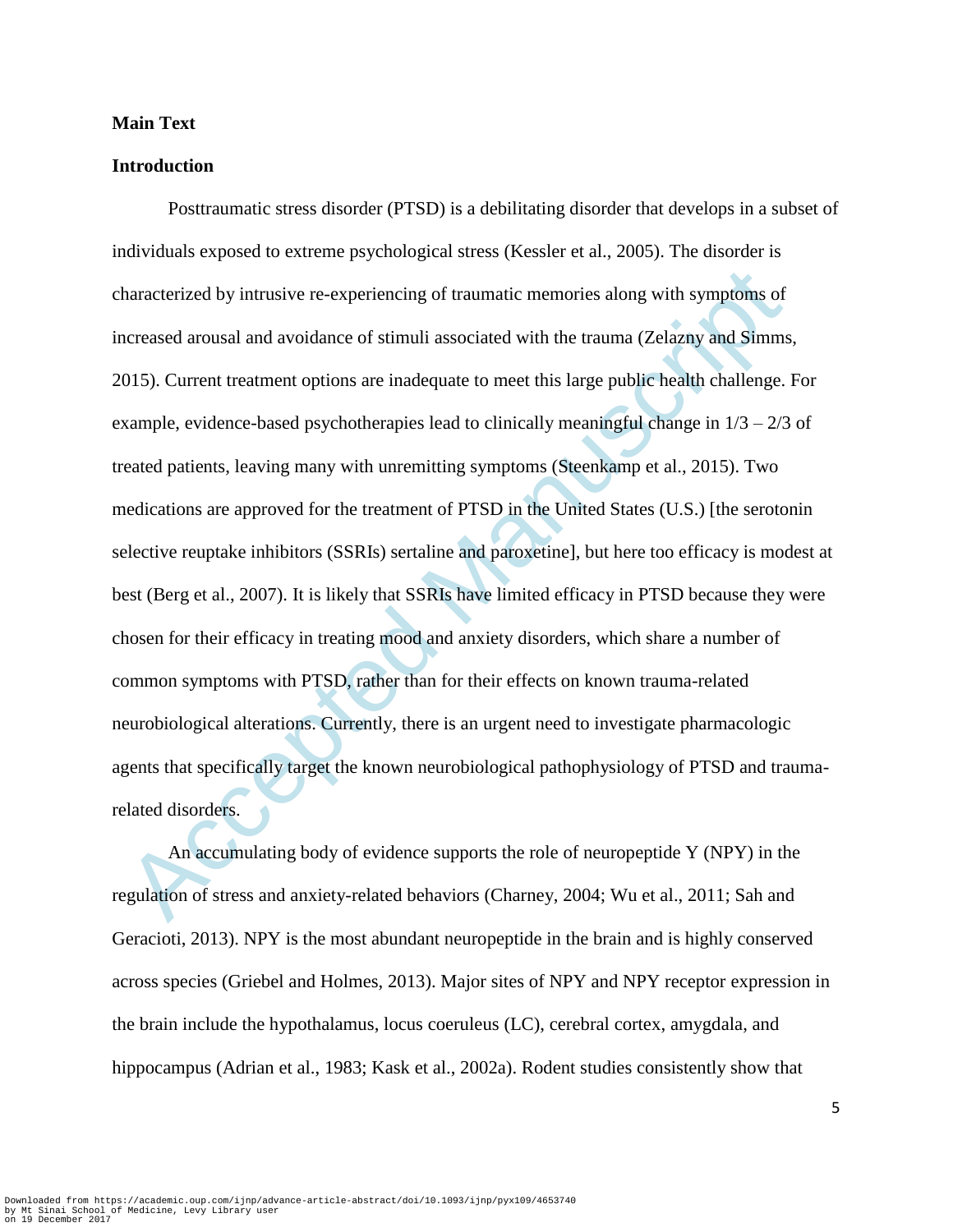ata, studies in humans have demonstrated that high levels of plasma NPY are associated vasilience in the face of extreme psychological stress (Morgan et al., 2000; Russo et al., 20) thile low levels of NPY in plasma and ce NPY enhances resilience to stress exposure (Cohen et al., 2012; Cohen et al., 2015). The effects of NPY are mediated by at least 5 different G-protein coupled receptors (Y1, Y2, Y4, Y5 and Y6), wherein activation of Y1 via NPY or an exogenous ligand is most consistently associated with an anxiolytic effect in animals (see Kautz et al., 2017 for review). In line with preclinical data, studies in humans have demonstrated that high levels of plasma NPY are associated with resilience in the face of extreme psychological stress (Morgan et al., 2000; Russo et al., 2012), while low levels of NPY in plasma and cerebrospinal fluid (CSF) are associated with PTSD (Rasmusson et al., 2000; Yehuda et al., 2006; Sah et al., 2009). NPY is inversely related to PTSD symptoms, with low CSF NPY correlating specifically with the presence of intrusive traumatic memory (Sah et al., 2014) and lower haplotype-driven NPY expression in humans with a heightened amygdala response to threat (Zhou et al., 2008). Taken together, these data support the hypothesis that increasing NPY signaling within the CNS represents a promising therapeutic strategy for PTSD or other stress-related disorders.

Achieving adequate brain exposure is a primary hurdle for the development of neuropeptide-based therapeutics due to the susceptibility of peptides to degradation in the gastrointestinal tract and to lack of transport across the blood brain barrier (BBB). Peptide delivery via an intranasal direct nose-to-brain route may be a viable strategy for CNS disorders (Born et al., 2002; Craft, 2012). Preclinical models of direct nose-to-brain delivery indicate the rapid transport of peptides into the CNS via intracellular neuronal olfactory and extracellular trigeminal-associated pathways (Thorne et al., 2004; Jiang et al., 2015). Recently, in the single prolonged stress (SPS) animal model of PTSD, NPY delivered intranasally displayed CNS penetration to key brain regions, including the amygdala and ventral hippocampus (Serova et al., 2013; Serova et al., 2014; Laukova et al., 2014) and prevented stress-triggered dysregulation of

6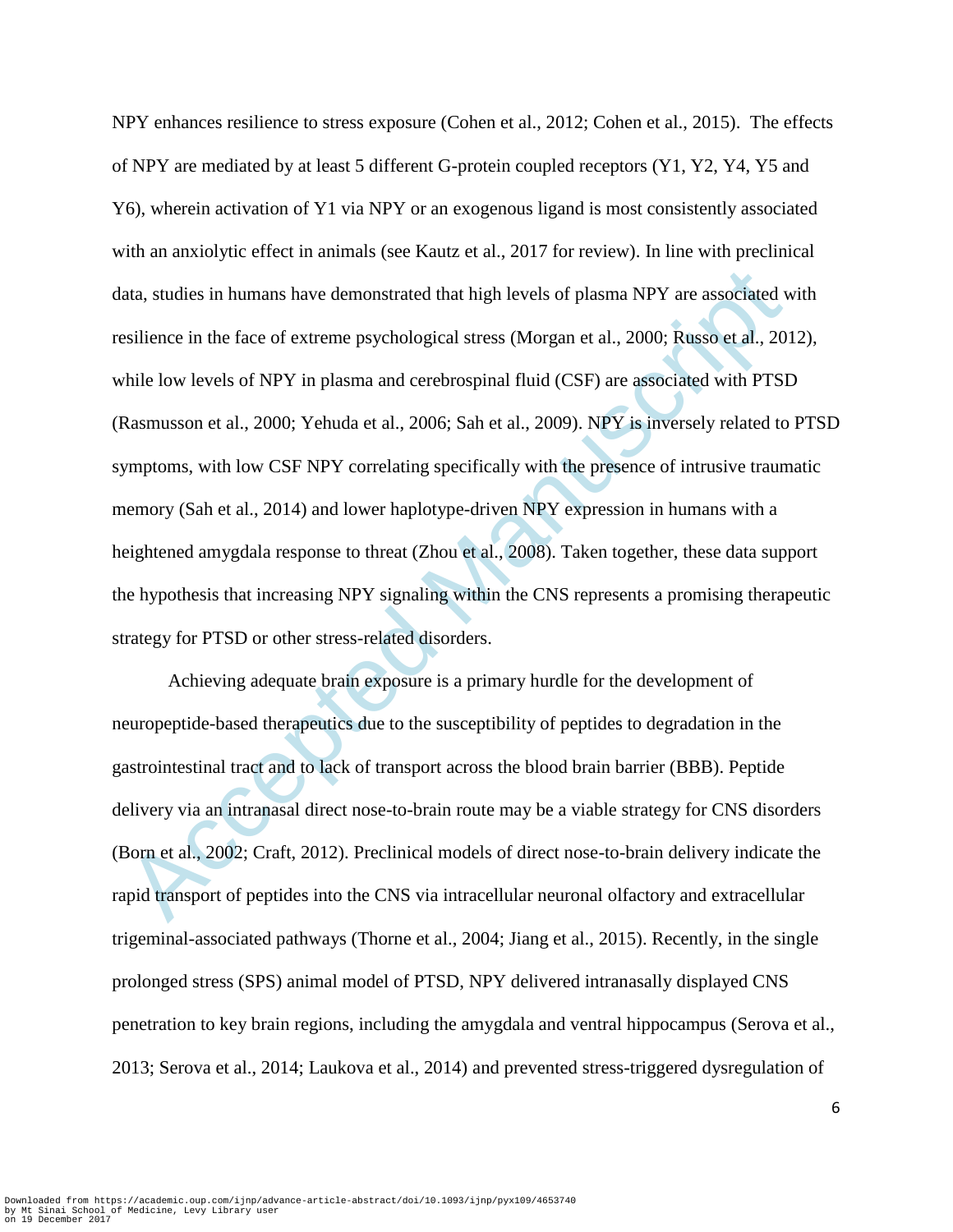the HPA-axis. In human research CNS penetration administered via an intranasal route has been demonstrated for peptides with molecular weights of comparable size to NPY, including insulin (Born et al., 2002).

o date has investigated the safety or efficacy of nose-to-brain delivery of NPY in humans.<br>The transvious studies examining the safety of peripheral administration of NPY in non-psychiat<br>opulations have generally demonstra Despite substantial preclinical data supporting the anxiolytic properties of NPY, no study to date has investigated the safety or efficacy of nose-to-brain delivery of NPY in humans. Previous studies examining the safety of peripheral administration of NPY in non-psychiatric populations have generally demonstrated good tolerability (Antonijevic et al., 2000; Held et al., 2006). Using a double blind, randomized, placebo controlled, dose-ranging study with five cohorts, the current study examined the safety and tolerability of NPY via intranasal administration in subjects with PTSD. The tolerability of NPY was examined across a range of doses that included those with potential efficacy at the upper end based on extrapolation from preclinical models (Serova et al., 2013). The secondary goal was to explore the efficacy of NPY on anxiety and PTSD symptoms as a function of dose.

#### **Method**

## *Study Participants*

Study participants were recruited between January 2014 and January 2016 via clinical referral, newspaper, and internet-based advertisement. All study procedures were conducted at the Icahn School of Medicine at Mount Sinai in New York City. Inclusion criteria for eligible participants included being between the ages of 18-65, having a primary diagnosis of PTSD as assessed by the Structured Clinical Interview for DSM-IV-TR (SCID) (First and Pincus, 2002) and a score of at least 50 on the Clinical-Administered PTSD Scale (CAPS) (Weathers et al., 2001). Exclusion criteria included a lifetime history of psychotic or bipolar disorder, current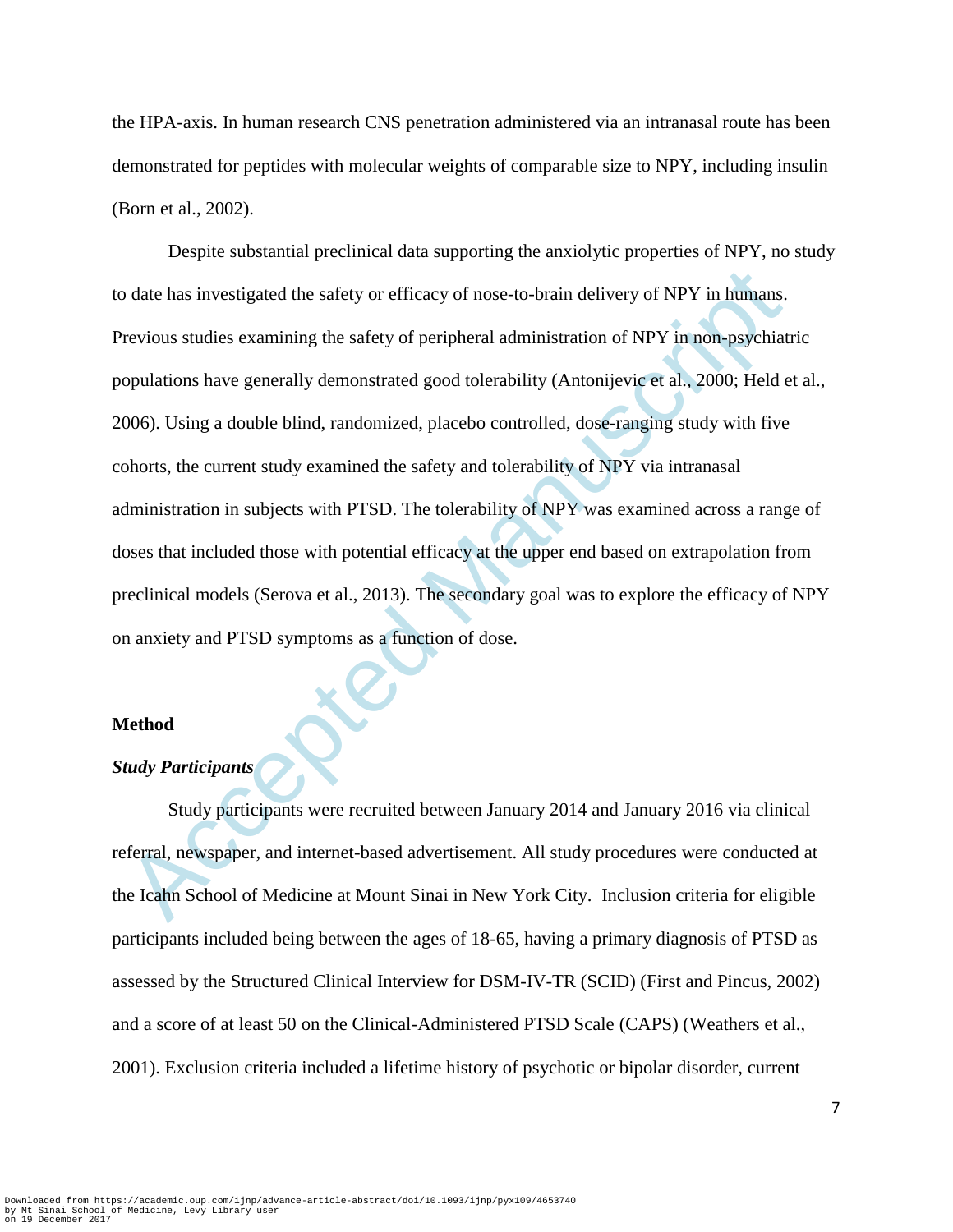diagnosis of anorexia nervosa or bulimia, alcohol abuse or dependence in the preceding 3 months, any unstable medical condition, active suicidal or homicidal ideation, or current use of any psychotropic medications. All subjects underwent medical clearance, including a physical examination, clinical laboratory screening (including a complete metabolic panel and complete blood count), urine toxicology testing, and an electrocardiogram. Study participants were free of concomitant psychotropic medications for at least 2 weeks prior to randomization and for the duration of the study. The institutional review board at the Icahn School of Medicine at Mount Sinai approved the study and the clinical trial was registered at http://clinicaltrials.gov (NCT01533519). Written informed consent was obtained from all study participants prior to the conduct of any study procedures.

#### *Study Design*

France Controllary testing and an electrocardiogram. Study participants were find<br>the moromitant psychotropic medications for at least 2 weeks prior to randomization and for the<br>turation of the study. The institutional rev Following screening, study participants were randomized to one of two treatment orders: NPY-placebo or placebo-NPY in a double-blind crossover design (**Fig. 1**). Each patient received intranasal NPY (Bachem, Bubendorf, Switzerland) dissolved in saline, or intranasal placebo saline on separate treatment days that occurred one week apart. The randomization sequence, treatment assignment, and study drug preparation was performed by the investigational drug service at Mount Sinai. Drug or saline placebo was prepared in identical syringes to conceal treatment identity. All study personnel, except the research pharmacist, were blinded to drug identity and treatment order. We utilized a nasal drug delivery device (Kurve Technology, Bothell, Washington) that was designed to maximize drug transport to the CNS and has been used previously in clinical trials involving direct nose-to-brain delivery of peptides (Craft et al., 2012). The device releases a metered dose into a chamber covering the subject's nose, which is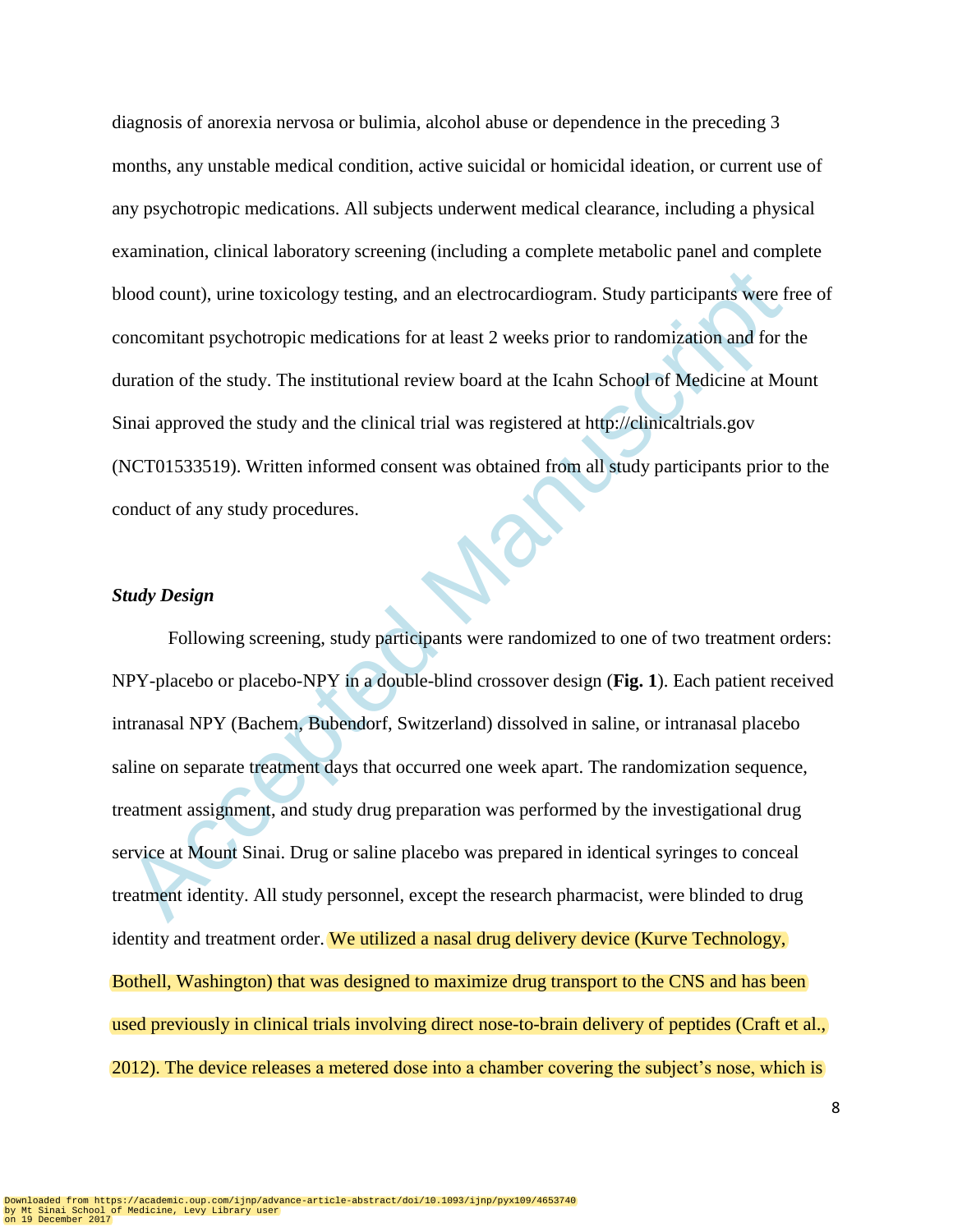then inhaled by breathing evenly until the prescribed dose is achieved; an electronic atomizer distributes droplets in a vortical pattern to the upper sinuses for optimized access to the nose-tobrain delivery route via the olfactory epithelium.

rotocol-defined dose limiting toxicity (DLT) rate of 20%. DLT was defined as an adverse<br>r a clinically significant change in vital signs (see **Supplemental Material for additional**<br>etails). We employed a combination of a t The maximum tolerated dose (MTD) for the current study was operationalized as a protocol-defined dose limiting toxicity (DLT) rate of 20%. DLT was defined as an adverse event or a clinically significant change in vital signs (see **Supplemental Material** for additional details). We employed a combination of a traditional " $3 + 3$ " dose escalation design (Le Tourneau et al., 2009) and an adaptive Continual Reassessment Method (CRM) (Goodman et al., 1995). Initially, the dose escalation proceeds with cohorts of three patients using the  $3+3$  design; the first cohort is treated at a starting dose that is considered to be safe based on existing literature, and subsequent cohorts are treated at fixed increasing dose levels derived from a modified Fibonacci sequence. Protocol-defined fixed dosing levels were: 1.4 mg, 2.8 mg, 4.6 mg, 6.8 mg, and 9.6 mg. The lower end of the dose range represented an incremental increase from the highest dose previously studied in humans; the number of dose levels and upper end were determined based on study feasibility and designed to include a human dose that may exhibit therapeutic efficacy based on extrapolation from preclinical models (Serova et al., 2013). In this hybrid design, the fixed escalation continues through the dosing levels until the first DLT is observed; subsequent patients are allocated to one of the pre-specified dosing levels per a CRM utilizing a Bayesian model (see **Supplemental Material** for additional details). The operating characteristics of our proposed implementation of the CRM were examined by simulation. The simulations, based on 1000 replications of the CRM with 24 patients, produced the probabilities for selecting a given dose as the MTD under different scenarios for dose

Downloaded from https://academic.oup.com/ijnp/advance-article-abstract/doi/10.1093/ijnp/pyx109/4653740 by Mt Sinai School of Medicine, Levy Library user on 19 December 2017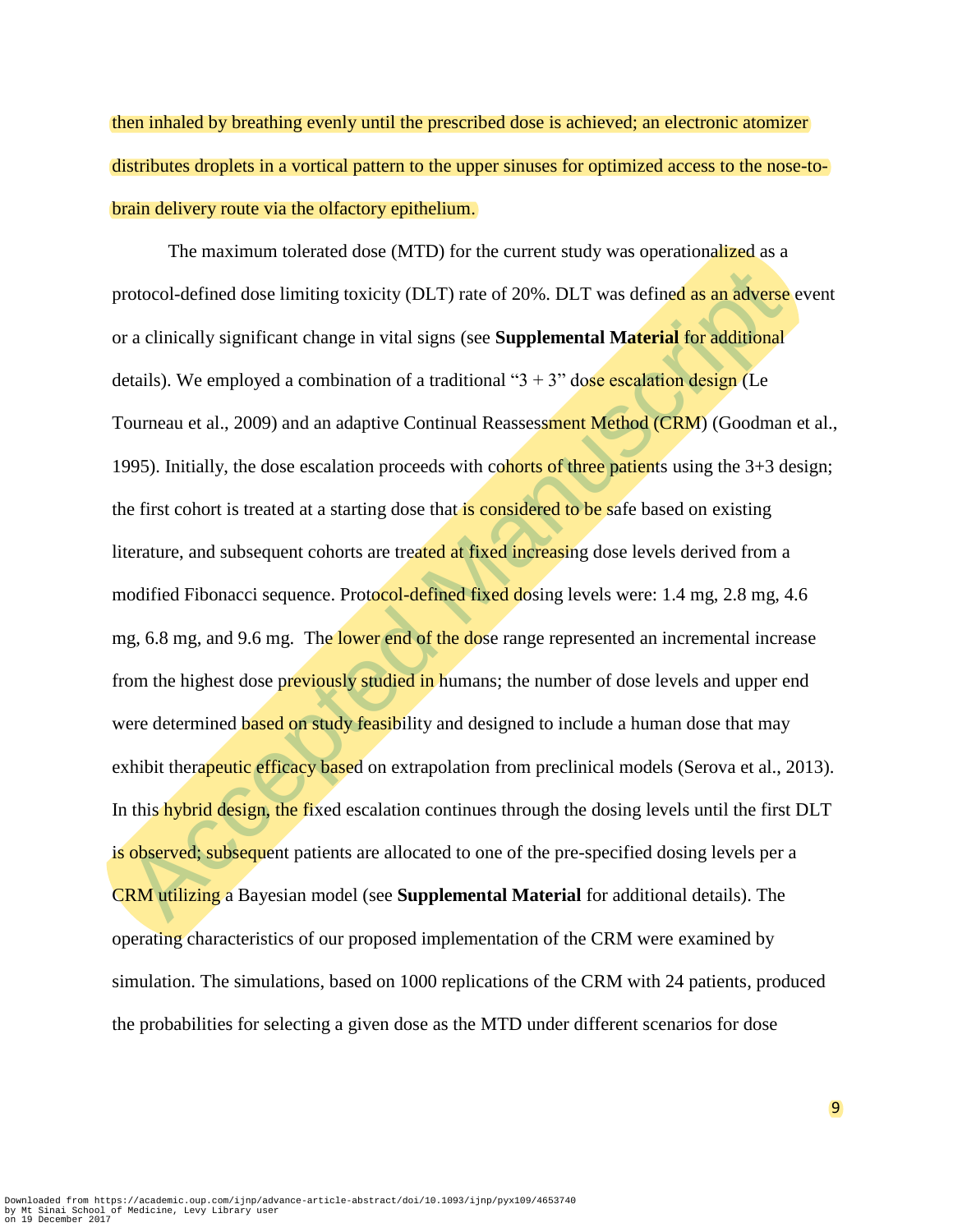toxicities. To ensure the robustness of our approach, we assumed starting prior probabilities of toxicity at each respective dose level (1.4 to 9.6 mg) of 5%, 15%, 30%, 50%, and 70%.

wmptom ratings and vital sign measurement were completed on each day (-90 min). At times<br>IPY or placebo was administered via nasal delivery device as described above. At +30 min<br>bijects underwent trauma script driven image Study procedures on each treatment day were as follows. Patients were admitted to a clinical research unit on the morning of each treatment day. Baseline anxiety and PTSD symptom ratings and vital sign measurement were completed on each day  $(-90 \text{ min})$ . At time  $+0$ , NPY or placebo was administered via nasal delivery device as described above. At +30 min, subjects underwent trauma script driven imagery procedures (Pitman et al., 1987), in order to induce anxiety symptoms. Script driven imagery is an effective method for generating emotional responses, since PTSD patients usually present low symptoms at baseline. The trauma script provocation method (Pitman et al., 1987) was followed immediately by completion of anxiety and PTSD rating scales (+32 min). Subsequently, rating scales and vital signs were completed at +60 min, +90 min, +120 min, and +150 min. Patients were then discharged home and returned to a research clinic for safety and symptom assessments at +24 h, +48 h, and 7 days. See **Supplemental Material** for a detailed description of the trauma script symptom provocation procedure.

[Insert **Figure 1** about here]

## *Outcome Measures*

The primary outcome measure for this study was occurrence of DLTs, and other adverse events, as described above. Rapid anxiolytic efficacy [e.g., immediately following symptom induction subsequent to dosing (+32 min)] was secondarily explored using the Beck Anxiety Inventory (BAI) (Steer et al., 1993) and the State-Trait Anxiety Inventory (STAI)–State Form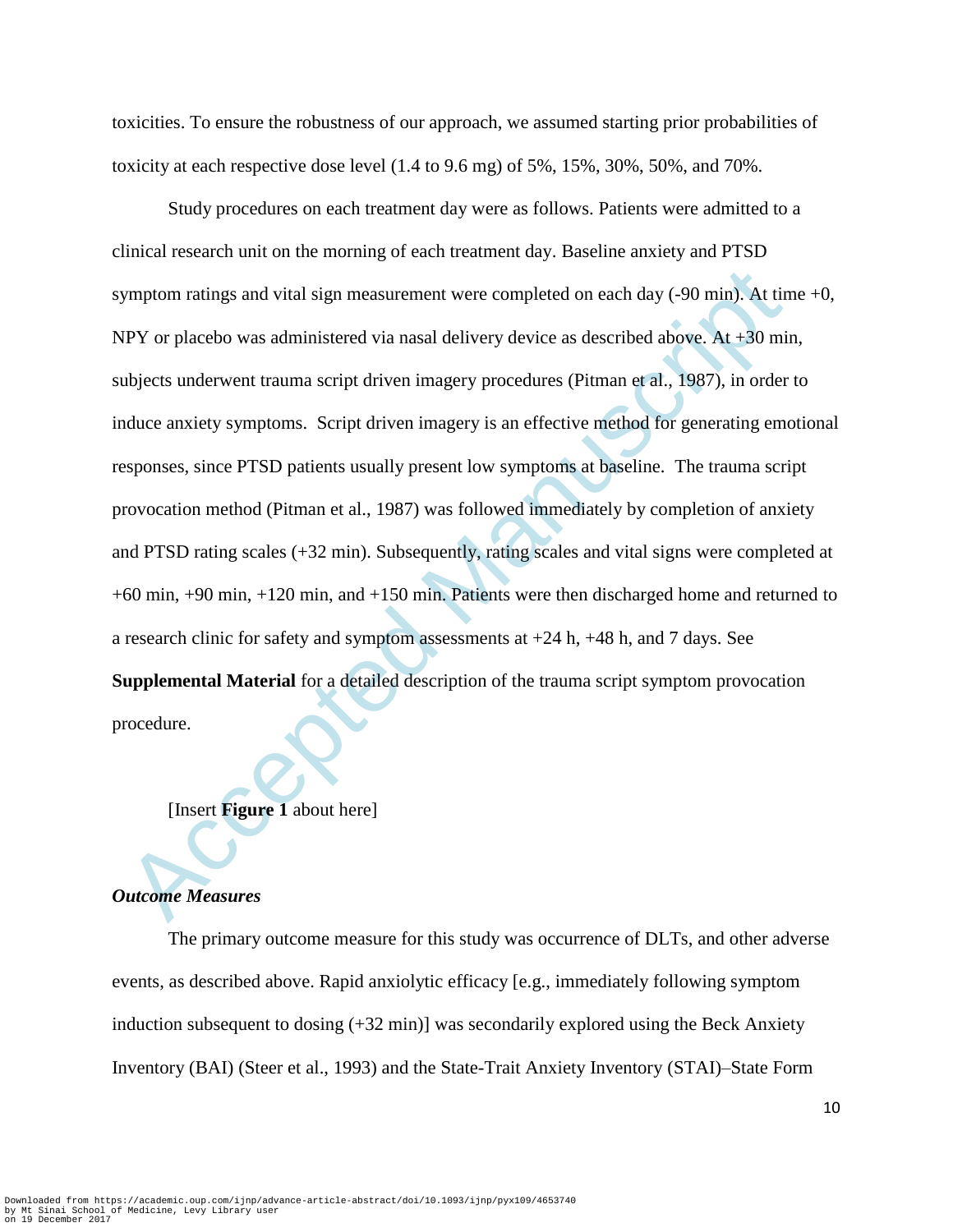(Spielberger, 1983). PTSD symptoms were explored using the Impact of Event Scale-Revised (IES-R) (Weiss, D. S., & Marmar, C. R., 1996). The IES-R was modified to assess rapid change in PTSD related symptoms by culling only the 14 items (out of total 22) that focus on avoidance, hyper-arousal, and re-experiencing symptoms able to change quickly ("IES-R-Rapid"). Additional clinician-administered scales were used to explore potential longer-term effects of treatment, including the Hamilton Rating Scale for Anxiety (HAM-A) and the Montgomery and Asberg Depression Rating Scale (MADRS).

#### *Statistical Analyses*

dditional clinician-administered scales were used to explore potential longer-term effects<br>eatment, including the Hamilton Rating Scale for Anxiety (HAM-A) and the Montgomery<br>sberg Depression Rating Scale (MADRS).<br>tatistic The study sample size was determined via simulations to ensure that at least three patients were treated at each dose, and that the MTD would be reached with high probability and minimal toxicities, based on a priori estimations of toxicity (see above). The number of patients in early phase dose-ranging trials is generally small and is not determined by usual statistical considerations. The sample size must be large enough to reliably select an MTD, and small enough to be both ethical and feasible. Our sample size of 24 patients was determined by the study statistician (MP) to satisfy these constraints. The demographic and clinical characteristics of the study sample, and adverse events (AEs) are described using summary statistics. We hypothesized greater anxiolytic effects of NPY relative to placebo, and that the treatment effect would be larger at higher doses. The influence of treatment on post-provocation anxiety symptoms was examined using a mixed effects model that accounted for the crossover design (Senn, 2002). The model assessed differences in the first post-treatment assessment (+32 minutes) adjusting for period of treatment, treatment order, and baseline value. Variation in treatment effect as a function of dose magnitude was tested using the dose x treatment interaction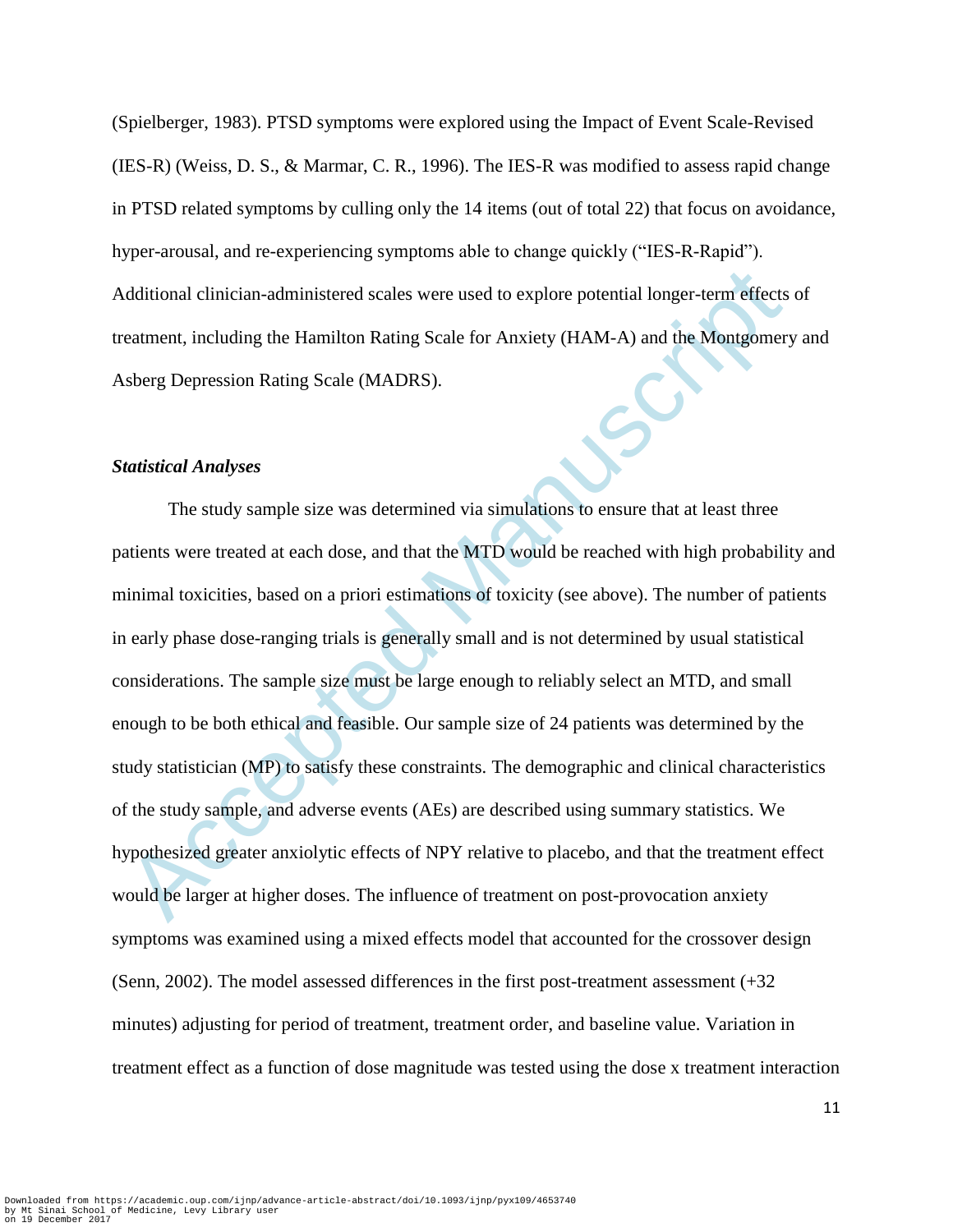term, wherein dose was modeled as a continuous variable. We assumed a linear dose effect given the absence of extant knowledge about anxiolytic dose-response.

#### **Results**

Twenty-six patients with PTSD were randomized and received at least one intranass<br>dministration (either NPY or placebo), representing the analyzed safety set. See **Supplem**<br>daterial for study consort diagram (Figure S1). Twenty-six patients with PTSD were randomized and received at least one intranasal administration (either NPY or placebo), representing the analyzed safety set. See **Supplemental Material** for study consort diagram (**Figure S1**). Two patients elected to discontinue participation, unrelated to adverse events, after the first treatment day and were therefore not crossed over. In one case, the patient discontinued following treatment with NPY; in the other case, the patient discontinued following treatment with placebo. Twenty-four subjects completed the study, representing the analyzed efficacy sample. **Table 1** summarizes the clinical and demographic characteristics of the efficacy sample. The mean age of the sample was 39.3 years  $(SD = 13.2)$  and the proportion of women was 66%. Participants identified themselves predominantly as Caucasian (41%) or African-American (41%).

[Insert **Table 1** about here]

#### *Safety and Tolerability*

The first cohort  $(n=3)$  received 1.4 mg of NPY; with no occurrence of a DLT, the study proceeded to the second cohort. The second cohort received 2.8 mg of NPY, wherein one patient experienced a DLT consisting of a decrease in heart rate greater than 20% compared to baseline and an absolute rate of less than 60 beats per minute. Per protocol, this DLT occurrence triggered the CRM, and subjects were allocated to dosing levels sequentially as follows: 2.8 mg  $(n=6)$ , 4.6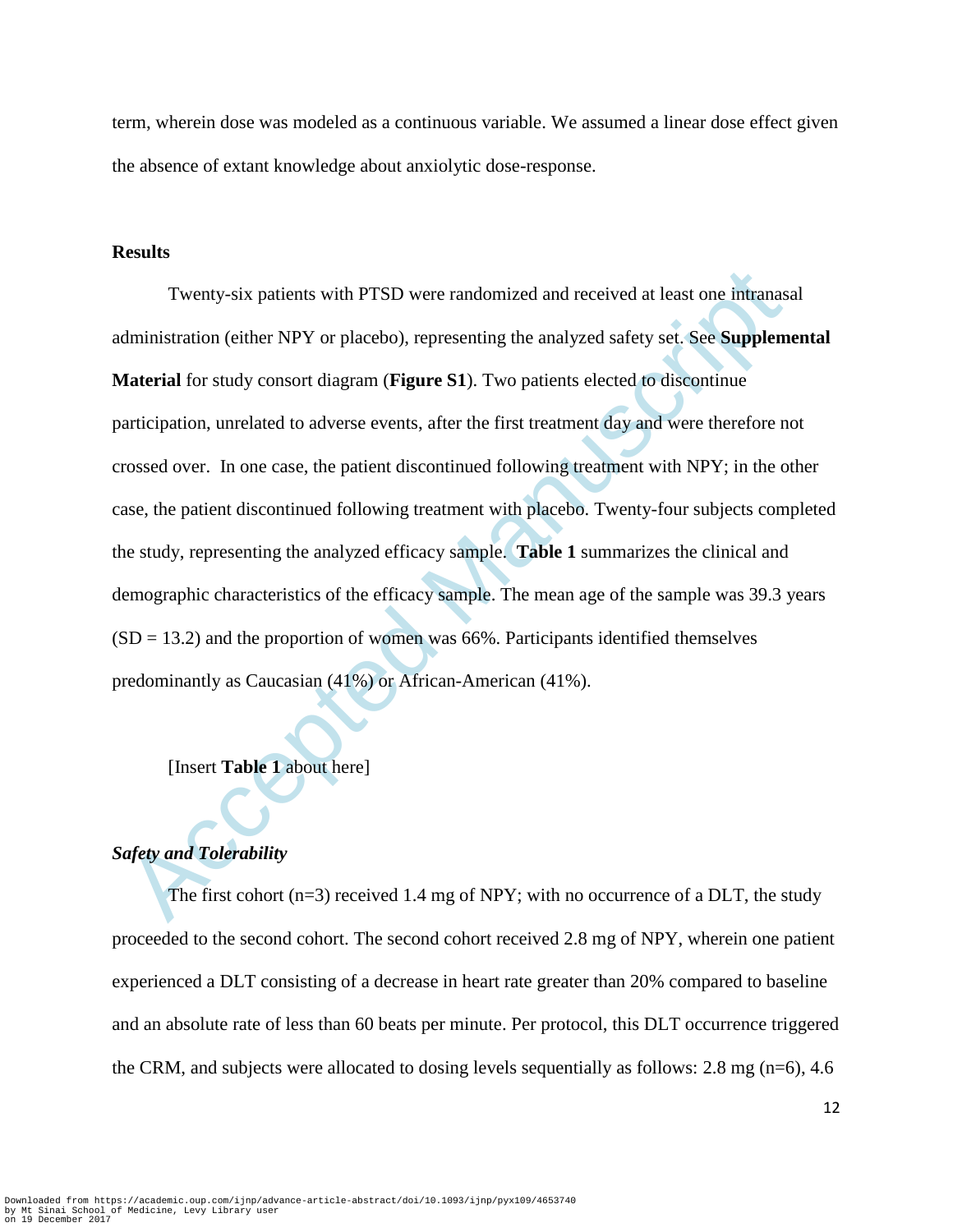mg  $(n=5)$ , 6.8 mg  $(n=6)$ , and 9.6 mg  $(n=6)$ . Subsequent to the initial DLT, which resolved without sequelae, no other DLTs occurred throughout the study. **Table 2** summarizes adverse events experienced by patients.

[Insert **Table 2** about here]

#### *Therapeutic Efficacy*

[Insert Table 2 about here]<br> *Merapeutic Efficacy*<br>
There was no main effect of treatment on BAI. There was a significant interaction<br>
etween treatment and dose on BAI score immediately following symptom provocation (+:<br> There was no main effect of treatment on BAI. There was a significant interaction between treatment and dose on BAI score immediately following symptom provocation (+32 min time point; slope = -1.92, SD = 0.86;  $F_{1,20}$  = 4.95, p = 0.038), such that at higher dose levels the magnitude of the difference between NPY and placebo was larger (**Fig. 2**). Specifically, for every 1 mg increase in dose, the benefit of NPY over placebo on average was ~2 points on the BAI (95%CI: -0.12 – -3.73). Post-hoc testing showed no significant effect of treatment at any given dose of NPY (n=3 to n=5 per dosing group). There was no evidence of a carry-over effect of treatment on BAI score ( $t_{21}=0.20$ , p=0.84). While the pattern of the dose-response relationship was similar for the STAI and the IES-R, the dose-response relationship was not statistically significant (**Fig. 2**). There was no significant effect of treatment or dose on anxiety measures examined following the +32 min time point on the day of treatment (**Supplemental Material, Fig. S2**).

Analyses of the longer-term outcomes (i.e., beyond the treatment day; +24 h, +48 h, and 7 days), including HAM-A and MADRS, showed no difference between the treatment conditions (**Supplemental Material, Fig. S3**).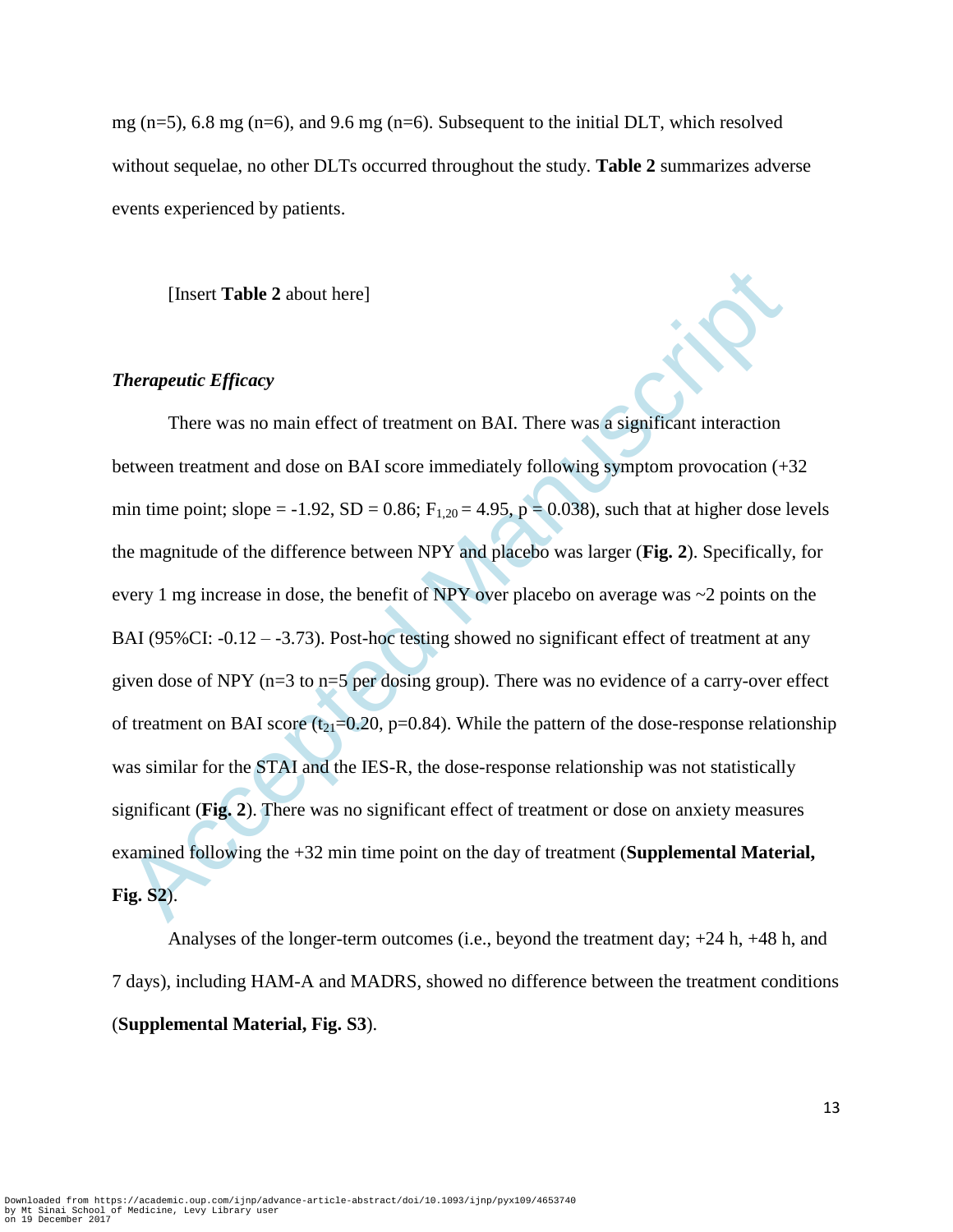#### **Discussion**

(IPY in patients with PTSD. We observed that NPY was generally well tolerated up to and<br>ncluding the highest studied dose of 9.6 mg. We did not identify the MTD for intranssal N<br>efined in the current study as the dose asso Herein we report the results of a phase Ib dose-ranging study of intranasally administered NPY in patients with PTSD. We observed that NPY was generally well tolerated up to and including the highest studied dose of 9.6 mg. We did not identify the MTD for intranasal NPY, defined in the current study as the dose associated with a toxicity rate of 20%. We found preliminary evidence for a dose-response relationship of NPY on anxiety symptoms, with each 1 mg increase in NPY dose conferring an additional benefit of NPY relative to placebo of 2 points on the BAI. Other measures of anxiety and PTSD symptoms showed a similar but nonsignificant trend. In the case of the STAI, there was on average minimal increase in score following the trauma script, indicating that this measure was not sensitive to the symptom provocation procedure in this study. This first ascending dose study of NPY in patients with PTSD shows that doses up to 9.6 mg are safe and that doses at the upper, but not lower, end of the range examined may be associated with anxiolytic effects.

A large body of preclinical work supports the hypothesis that NPY plays a key role in modulating the stress response, and NPY signaling is associated with resilience to stress and with anxiolytic effects (Thorsell et al., 2002; Heilig, 2004; Wu et al., 2011). NPY counteracts the anxiogenic effect of corticotropin-releasing hormone (CRH), which increases in response to stress (Smialowska et al., 2007; Reichmann and Holzer, 2016) and anxiolytic responses are observed following systemic or intraventricular (ICV) administration of NPY (Kask et al., 2002b), or following viral vector-induced over-expression of NPY in the amygdala (Primeaux et al., 2005). Conversely, NPY knockout mice show a pro-anxiety phenotype (Bannon et al., 2000).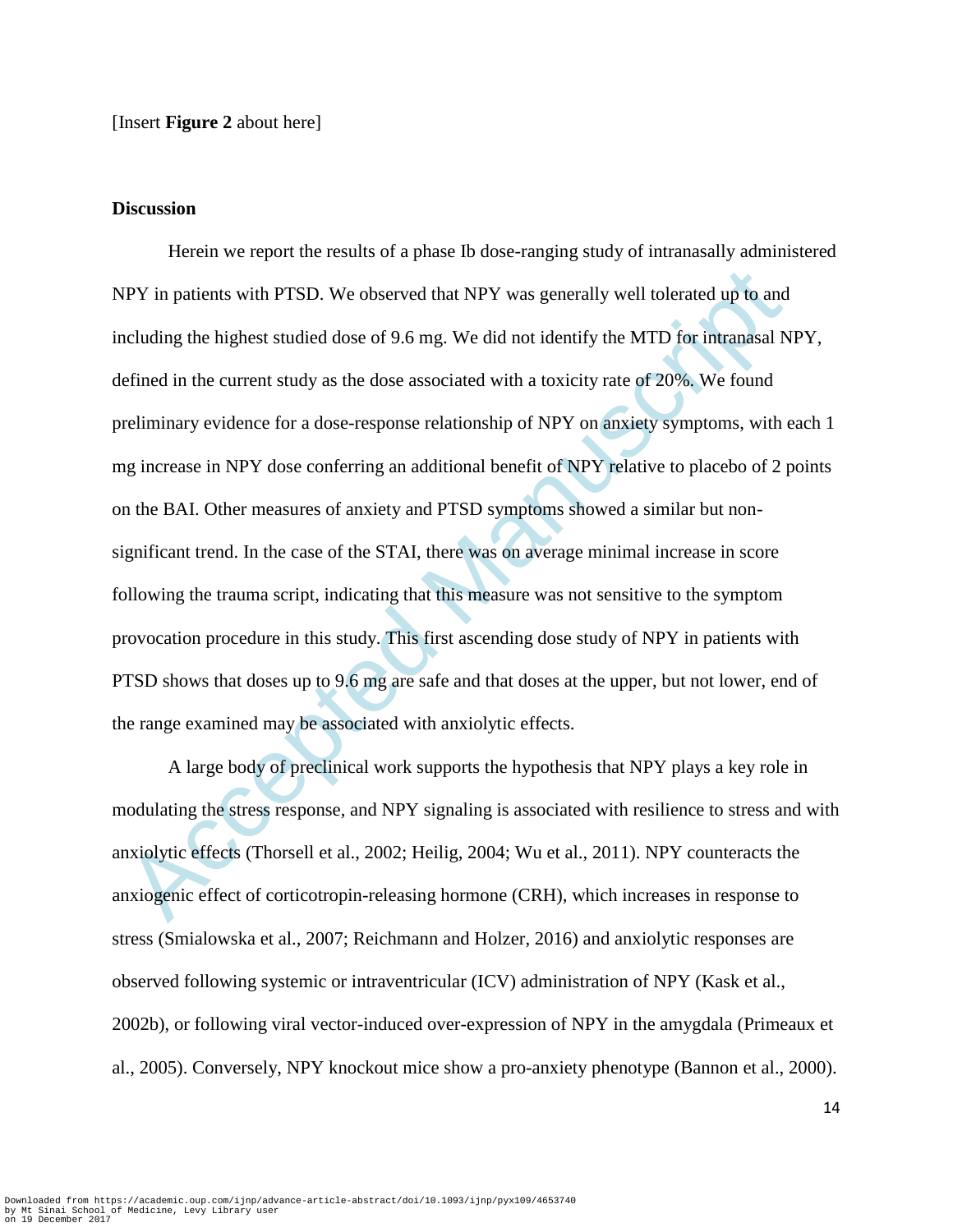Studies involving patients with PTSD show alterations in both peripheral and central NPY levels. For example, NPY levels in CSF were lower in veterans with combat-related PTSD relative to healthy controls (Sah et al., 2009). Another study found lower NPY levels in-exposed veterans with PTSD compared to those without PTSD (Sah et al., 2014). NPY levels were higher in Special Forces soldiers compared to non-Special Forces soldiers, and these levels negatively associated with dissociation during an interrogation exercise (Morgan et al., 2000).

pecial Forces soldiers compared to non-Special Forces soldiers, and these levels negativel<br>sociated with dissociation during an interrogation exercise (Morgan et al., 2000).<br>Most recently, preclinical studies showed that i Most recently, preclinical studies showed that intranasally administered NPY can attenuate or reverse the detrimental effects of stress in the context of the SPS model of PTSD (Serova et al., 2013) Serova et al initially reported that treatment with NPY via an intranasal route achieved CSF concentrations within a range previously associated with anxiolytic effects; administration either prior to the SPS or immediately following it lessened the subsequent development of anxiety-like behavior (Serova et al., 2014). Intranasal NPY also blocked the stress-induced up-regulation of tyrosine hydroxylase (TH) in the LC observed under control conditions. In a follow-up study, the same group showed that intranasal NPY could reverse an anxiety phenotype following SPS when given one week later, which has important implications for NPY as a potential treatment for PTSD (Serova et al., 2014). Critically, they demonstrated using fluorescent-labeled NPY that intranasally administered NPY travels to multiple brain sites involved in the stress response, including the amygdala, hypothalamus, hippocampus, and LC within 30 min of treatment (Sabban et al., 2016).

Despite compelling animal and human data, strategies to enhance NPY signaling as a therapeutic strategy for PTSD or other stress-related disorder (for example, depression) have not been developed. Due to the connection between the external environment and the CNS by the olfactory neural pathways, direct nose-to-brain transport is a therapeutically viable method of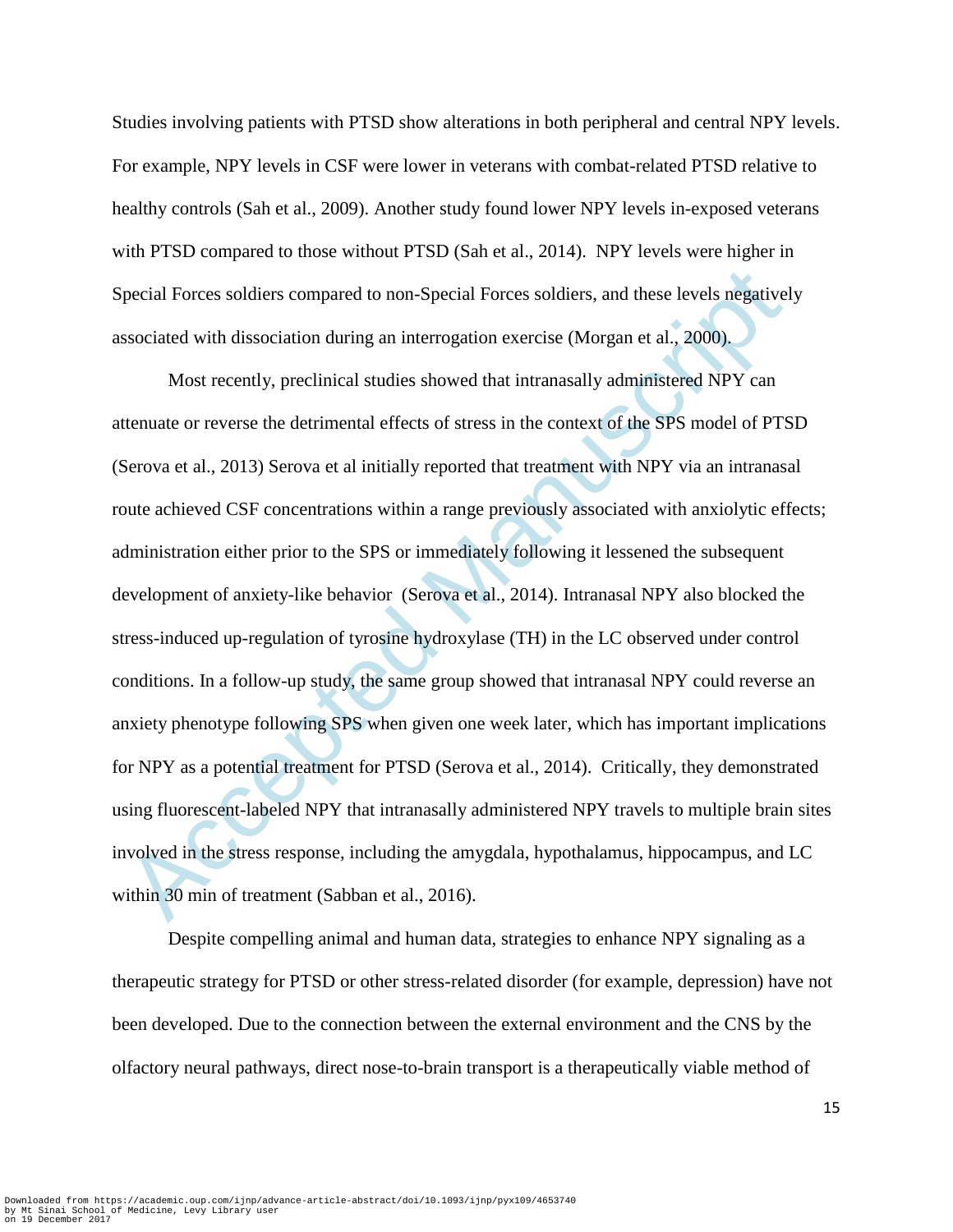nsulin (40 IU) and found increased concentrations of these peptides in the CSF (Born et al<br>002), adding weight to the feasibility of intranasal delivery of therapeutics. In the current<br>e utilized a nasal drug delivery devi drug delivery (Misra and Kher, 2012). The passage is dependent on molecular weight, polarity and lipophilicity, and includes the advantage of a reduction of effects on other body organs and possibly a reduction in unwanted adverse effects. An initial proof of concept study investigated the nose-to-brain delivery of vasopressin (40 and 80 IU), melanocortin (5 and 10 mg), and insulin (40 IU) and found increased concentrations of these peptides in the CSF (Born et al., 2002), adding weight to the feasibility of intranasal delivery of therapeutics. In the current study we utilized a nasal drug delivery device that was designed specifically for nose-to-brain transport, which had been used previously in clinical trials involving direct nose-to-brain delivery of insulin in Alzheimer's disease (Craft et al., 2012). Our starting dose was selected based on the highest dose previously administered to human participants; the specific dosing levels and overall dose range reflected standard aspects of dose escalation designs and the feasibility of what could be accomplished within a reasonable timeframe (i.e., no more than 5 dosing levels were used).

Several prior studies have examined peripherally administered NPY in humans. In one study, NPY or saline was administered via four bolus intravenous injections (50 µg or 100 µg) to healthy male volunteers in whom NPY was shown to improve sleep and to inhibit adrenocorticotropic hormone (ACTH) and cortisol release (Antonijevic et al., 2000). In a study conducted in both depressed patients and healthy controls, Held et al (Held et al., 2006) reported that NPY increased prolactin release, decreased sleep onset latency and REM latency, and improved subjective quality and deepness of sleep. A small number of studies have been conducted using intranasal NPY in humans (Baraniuk et al., 1992; Lacroix and Mosimann, 1996; Cervin et al., 1999); only one was concerned with its possible effects on the brain (Hallschmid et al., 2003; Hallschmid et al., 2004). Hallschmid et al used intranasal NPY (50 nmol) to study

16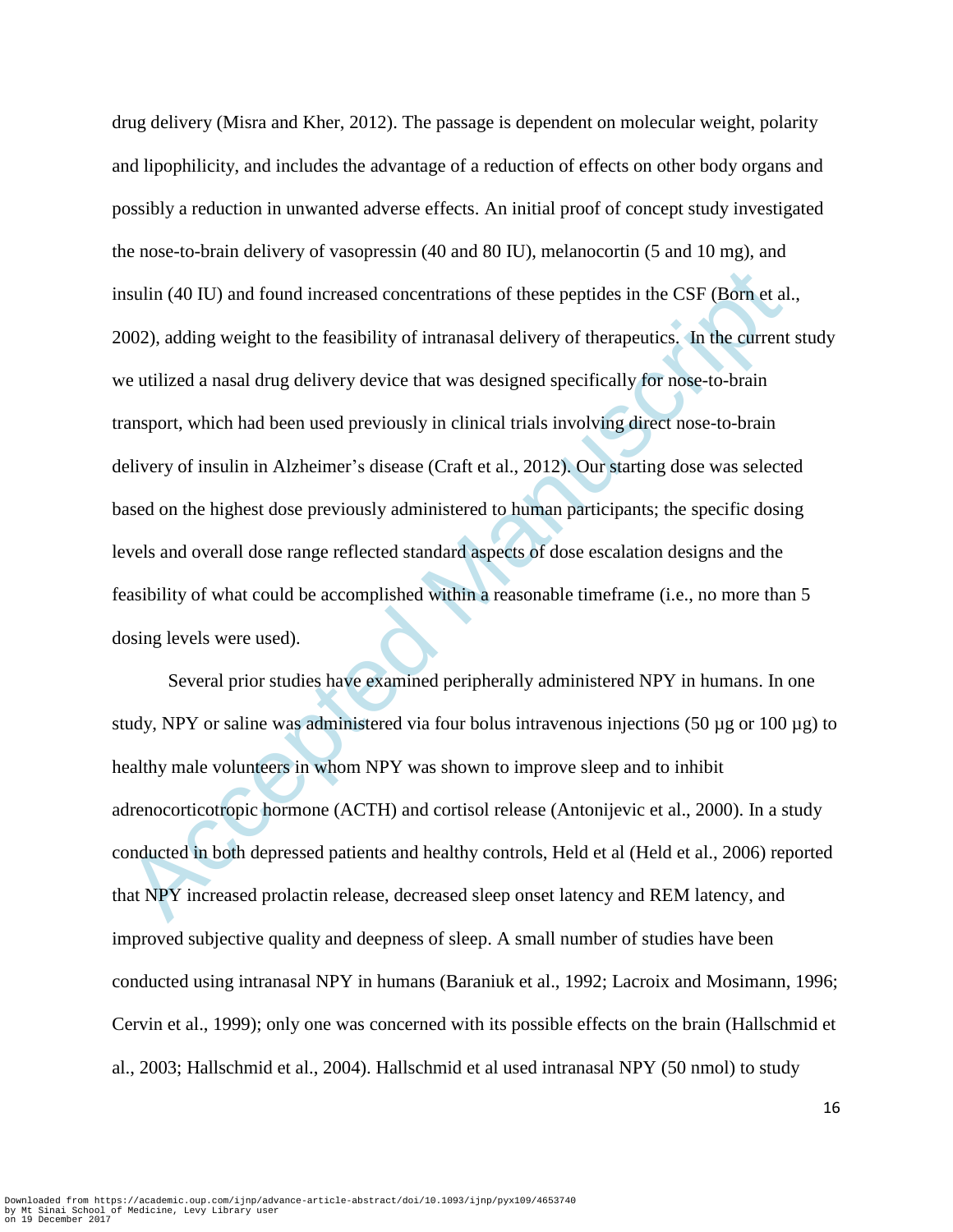brain mechanisms involved in feeding behavior. NPY reduced cortical activity in response to food intake, thereby possibly inhibiting satiation. NPY reduced the decrease in subjective thirst but not hunger following food intake. No side effects were reported (Hallschmid et al., 2003; Hallschmid et al., 2004).

The current study has several limitations. The primary limitation of the study is the<br>ample size. The study does not have sufficient power to provide conclusive information<br>oncerning clinical efficacy. In particular, there The current study has several limitations. The primary limitation of the study is the sample size. The study does not have sufficient power to provide conclusive information concerning clinical efficacy. In particular, there is a risk of a type I error since small studies may be biased towards finding large effects. Conversely, there is a risk of not detecting a true effect given the limited sample size. For example, in the current study we found a significant dose-bytreatment interaction for BAI but not for STAI or IES-R and it is unknown if this lack of significance represents a true effect or a type II error. Also owing to a small sample size, we were not powered to detect an effect of treatment within a given dose cohort, as each cohort included no more than five individuals. The limited sample size also precludes stratifying analyses by trauma type. Because we did not escalate the dose beyond 9.6 mg, the MTD for NPY delivered via intranasal exposure remains unknown. While the current study was not designed to escalate beyond 9.6 mg, future studies will be required to examine the tolerability and efficacy of higher doses. Peripheral NPY levels are not available for analysis, precluding pharmacokinetic (PK), or PK-pharmacodynamic (PD) modeling. Prior studies show, however, that peripheral levels of NPY are unaffected by intranasal administration (Serova et al., 2013) and that peripheral and central levels may not be correlated (Baker et al., 2013). In most preclinical studies, unless the peptide is radio-tagged it is difficult to say with certainty whether the intranasal delivery results in direct increases in brain uptake or an increase of endogenous peptides within the CNS. This study did not include any central measure of NPY. Therefore, it is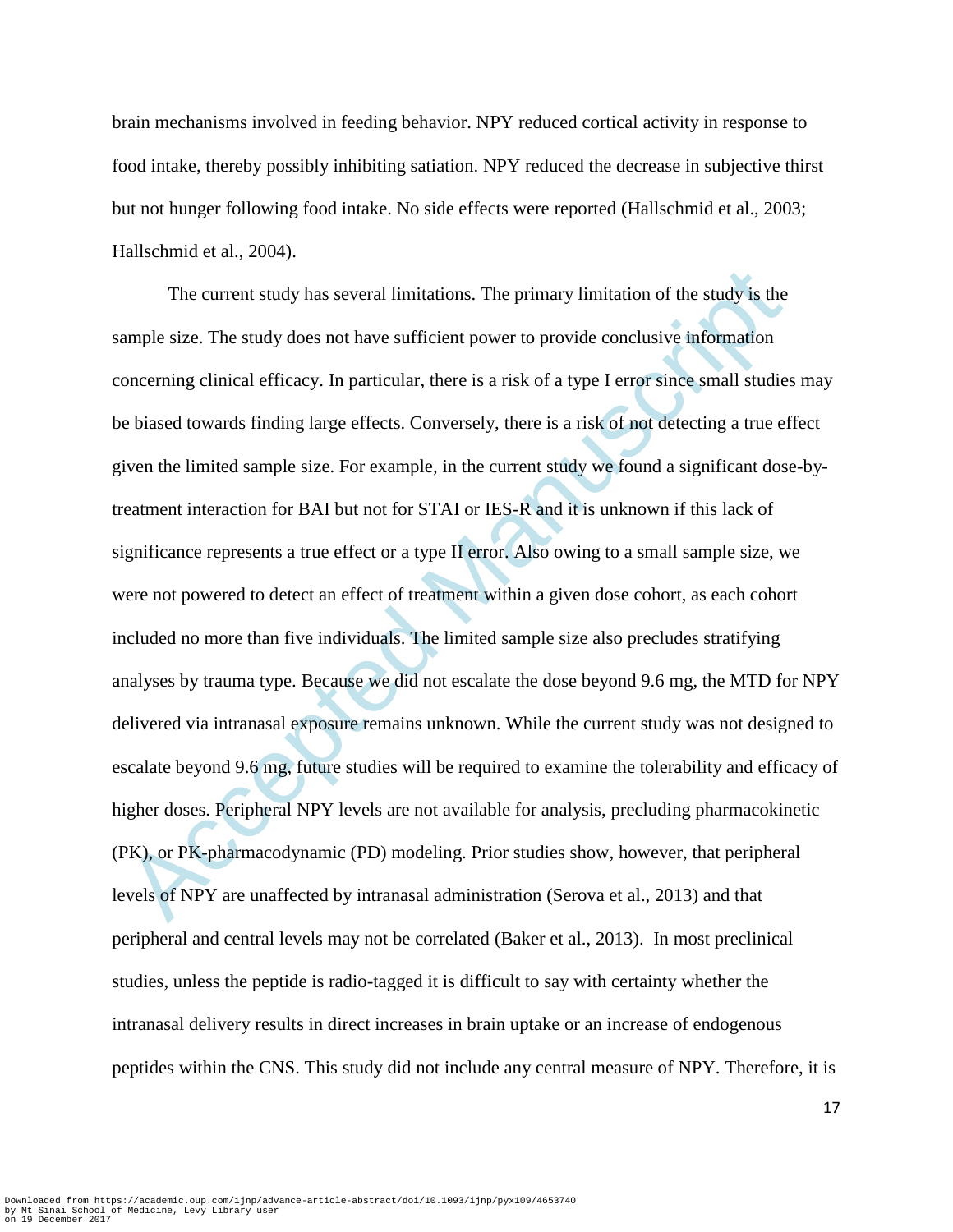not known, if NPY delivered in this study reached its target in the CNS. Future studies that employ neuroimaging or other CNS measures will be critical to establish NPY target engagement. The observed anxiolytic effects of NPY at the higher doses in this study may be taken as an initial efficacy signal and proxy for CNS activity, although the small sample size and inherent exploratory nature of these analyses serve to limit the interpretation.

The interpretation and the season of these analyses serve to limit the interpretation.<br>
In conclusion, the current study found that doses of NPY up to 9.6 mg delivered via<br>
transaal route were safe and well tolerated. Ther In conclusion, the current study found that doses of NPY up to 9.6 mg delivered via an intranasal route were safe and well tolerated. There was a significant dose-response effect of NPY on reduction of BAI scores. Additional studies exploring the safety, efficacy and pharmacodynamics of NPY in humans are warranted. Future studies with chronic dosing of NPY that also employ neuroimaging or other CNS measures will be critical to establish NPY target engagement.

#### **Funding**

This work was supported by the Icahn School of Medicine at Mount Sinai, with additional support provided by the National Center for PTSD and the VA CT Healthcare System.

#### **Acknowledgements**

We would like to thank the Icahn School of Medicine at Mount Sinai research pharmacists, including Ivy Cohen, Alla Khodzhayeva, and Giuseppe Difiore for their extensive work on this project. We wish to thank Dr. Deborah Ascheim for her assistance in protocol development and adverse event monitoring and Drs. Scott Orr and Roger Pitman for their contribution to the study script driven imagery paradigm. Finally, we wish to thank all of patients who volunteered to participate in the study.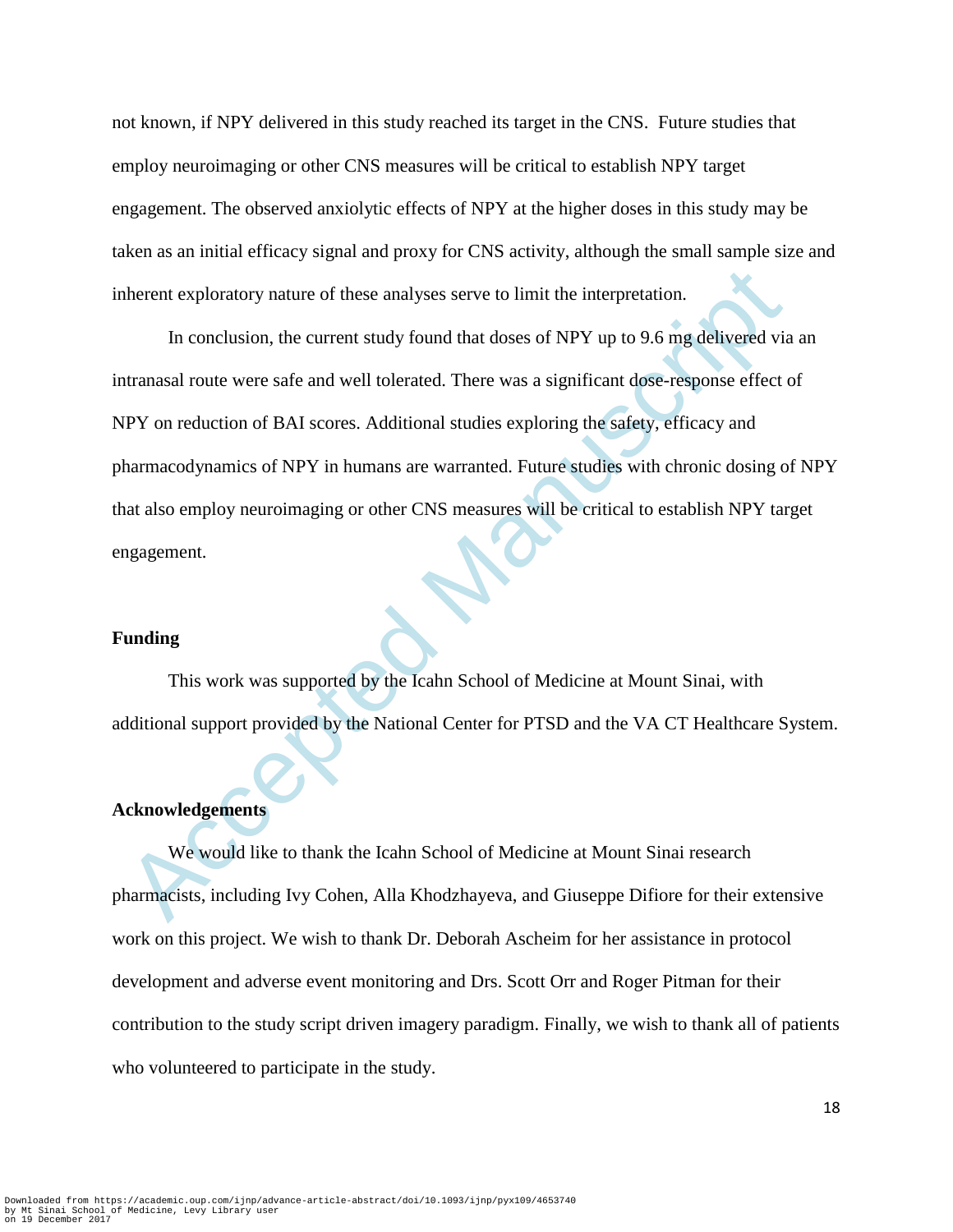#### **Conflict of Interest**

isorders as well as on patents pending for lithium to extend the antidepressant effect of<br>etamine and ketamine plus lithium as a treatment for suicidal ideation. In the past 5 years,<br>sifescu was a consultant for Avanir, Ax In the past 3 years, Dr. Murrough has provided consultation services for Novartis, Janssen Research and Development, Genentech, ProPhase, and Impel Neuropharma. Drs. Murrough and Charney are named on a patent pending for neuropeptide Y as a treatment for mood and anxiety disorders as well as on patents pending for lithium to extend the antidepressant effect of ketamine and ketamine plus lithium as a treatment for suicidal ideation. In the past 5 years, Dr. Iosifescu was a consultant for Avanir, Axsome, CNS Response, INSYS Therapeutics, Lundbeck, Otsuka, Servier, and Sunovion; he has received research support (through the Icahn School of Medicine at Mount Sinai) from Alkermes, Astra Zeneca, Brainsway, Euthymics, Neosync, Roche, and Shire, and he has received speaker honoraria from the Massachusetts General Hospital Psychiatry Academy, Medscape, and Global Medical Education. Dr. Collins has served as a consultant for ProPhase. Dr. Feder is named co-inventor with Dr. Charney (Dean of Icahn School of Medicine at Mount Sinai - ISMMS) and ISMMS on a use patent application filed by Mount Sinai for the use of ketamine as a treatment for post-traumatic stress disorder (PTSD) (patent pending). Dr. Charney also reports issued patents for ketamine for the treatment of depression and ketamine as a treatment for suicidal ideation. Dr. Iacoviello provided consultation services to and reports equity ownership in Click Therapeutics, Inc and is a full time employee of Click Therapeutics. Drs. Iacoviello and Charney are named inventors on a patent pending for a cognitive-emotional training intervention for major depressive disorder. Dr. Feder's research is funded by CDC/NIOSH and the Brain and Behavior Research Foundation. All other authors report no conflicts of interest.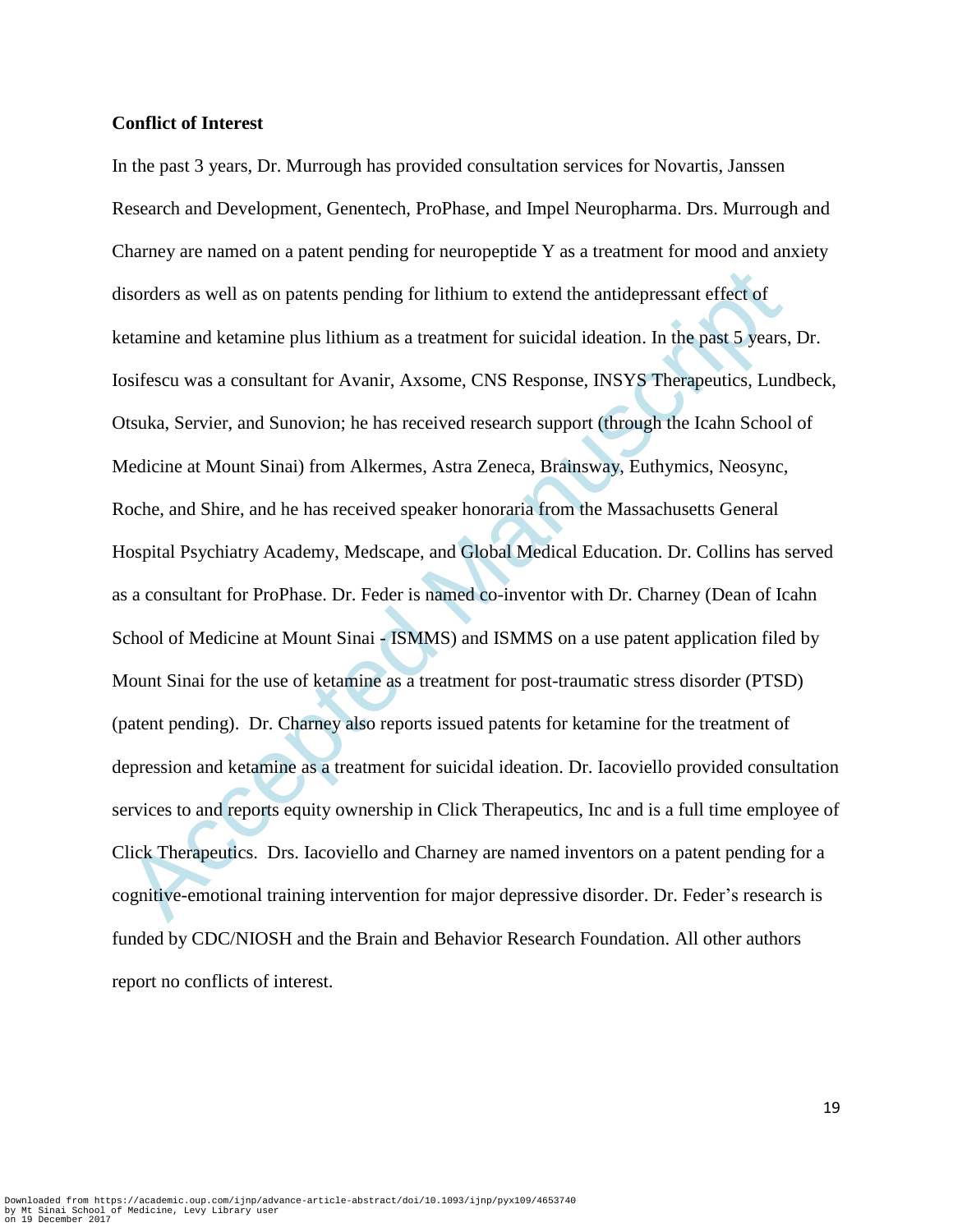#### **References**

Adrian TE, Allen JM, Bloom SR, Ghatei MA, Rossor MN, Roberts GW, Crow TJ, Tatemoto K, Polak JM (1983) Neuropeptide Y distribution in human brain. Nature (ENGLAND) 306:584- 586.

Antonijevic IA, Murck H, Bohlhalter S, Frieboes RM, Holsboer F, Steiger A (2000) Neuropeptide Y promotes sleep and inhibits ACTH and cortisol release in young men. Neuropharmacology (ENGLAND) 39:1474-1481.

Acception II, Murck H, Bohlhalter S, Frieboes RM, Holsboer F, Steiger A (2000)<br>
Meuropeptide Y promotes sleep and inhibits ACTH and cortisol release in young men.<br>
Europharmacology (ENGLAND) 39:1474-1481.<br>
Maker DG, Bertra Baker DG, Bertram TM, Patel PM, Barkauskas DA, Clopton P, Patel S, Geracioti TD,Jr, Haji U, O'Connor DT, Nievergelt CM, Hauger RL (2013) Characterization of cerebrospinal fluid (CSF) and plasma NPY levels in normal volunteers over a 24-h timeframe. Psychoneuroendocrinology (England) 38:2378-2382.

Bannon AW, Seda J, Carmouche M, Francis JM, Norman MH, Karbon B, McCaleb ML (2000) Behavioral characterization of neuropeptide Y knockout mice. Brain Res (NETHERLANDS) 868:79-87.

Baraniuk JN, Silver PB, Kaliner MA, Barnes PJ (1992) Neuropeptide Y is a vasoconstrictor in human nasal mucosa. J Appl Physiol (1985) (UNITED STATES) 73:1867-1872.

Berg AO, Breslau N, Goodman SN, Lezak M, Matchar D, Mellman TA, Geller A (2007) Treatment of PTSD: An assessment of the evidence. .

Born J, Lange T, Kern W, McGregor GP, Bickel U, Fehm HL (2002) Sniffing neuropeptides: A transnasal approach to the human brain. Nat Neurosci (United States) 5:514-516.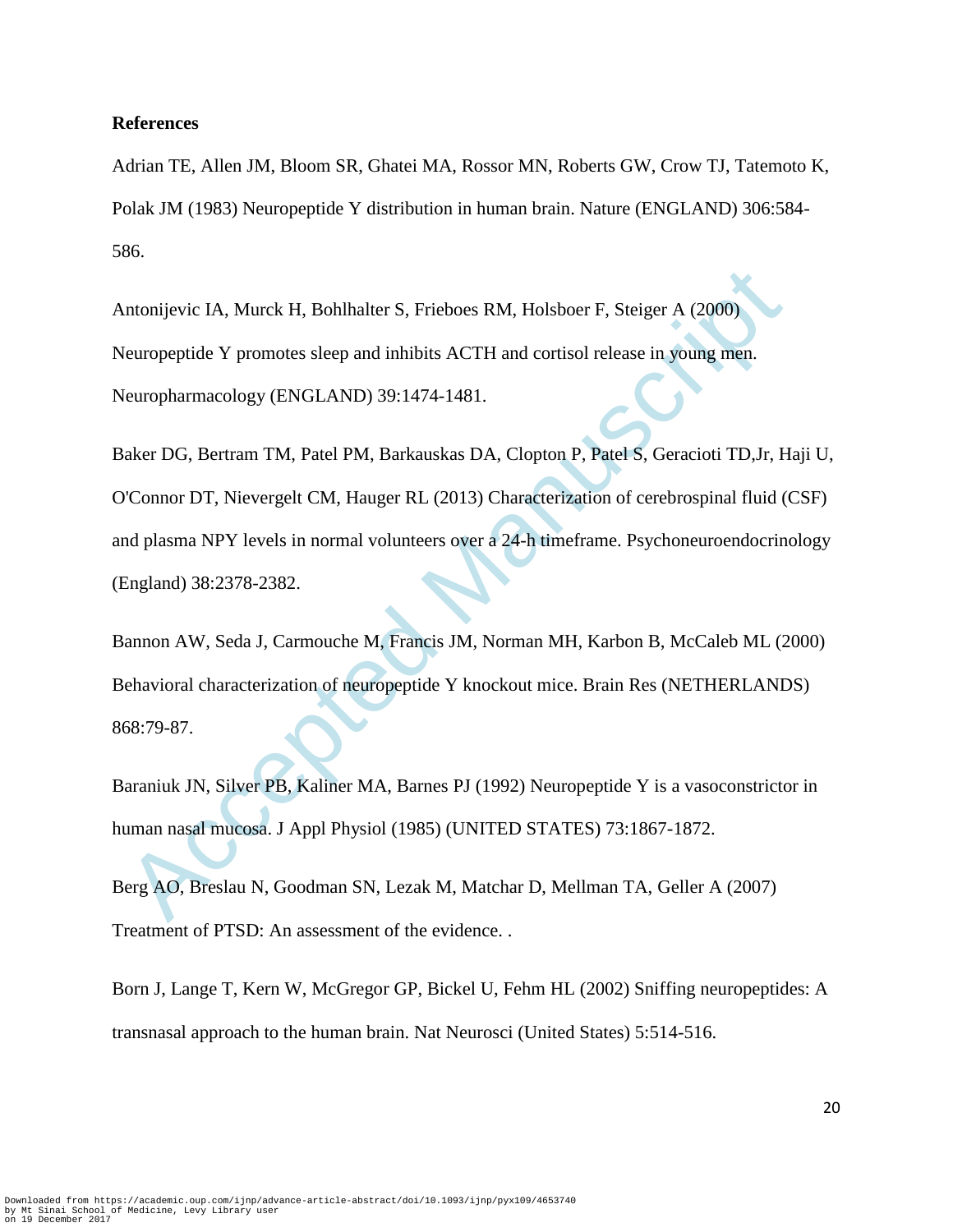Cervin A, Onnerfalt J, Edvinsson L, Grundemar L (1999) Functional effects of neuropeptide Y receptors on blood flow and nitric oxide levels in the human nose. Am J Respir Crit Care Med (UNITED STATES) 160:1724-1728.

Charney DS (2004) Psychobiological mechanisms of resilience and vulnerability: Implications for successful adaptation to extreme stress. Am J Psychiatry (United States) 161:195-216.

Cohen H, Liu T, Kozlovsky N, Kaplan Z, Zohar J, Mathé AA (2012) The neuropeptide Y (NPY)-ergic system is associated with behavioral resilience to stress exposure in an animal model of post-traumatic stress disorder. Neuropsychopharmacology Jan;37:350-63.

Cohen S, Vainer E, Matar M, Kozlovsky N, Kaplan Z, Zohar J, Mathé A, Cohen H (2015) Diurnal fluctuations in HPA and neuropeptide Y-ergic systems underlie differences in vulnerability to traumatic stress responses at different zeitgeber times. Neuropsychopharmacology. Feb 40:774-790.

namey DS (2004) Psychobiological mecnanisms or resinence and vulnerability: implicant<br>or successful adaptation to extreme stress. Am J Psychiatry (United States) 161:195-216.<br>
Schen H, Liu T, Kozlovsky N, Kaplan Z, Zohar J Craft S, Baker LD, Montine TJ, Minoshima S, Watson GS, Claxton A, Arbuckle M, Callaghan M, Tsai E, Plymate SR, Green PS, Leverenz J, Cross D, Gerton B (2012) Intranasal insulin therapy for alzheimer disease and amnestic mild cognitive impairment: A pilot clinical trial. Arch Neurol (United States) 69:29-38.

First MB, Pincus HA (2002) The DSM-IV text revision: Rationale and potential impact on clinical practice. Psychiatric Services. .

Goodman SN, Zahurak ML, Piantadosi S (1995) Some practical improvements in the continual reassessment method for phase I studies. Statistics in Medicine 14:1149-1161.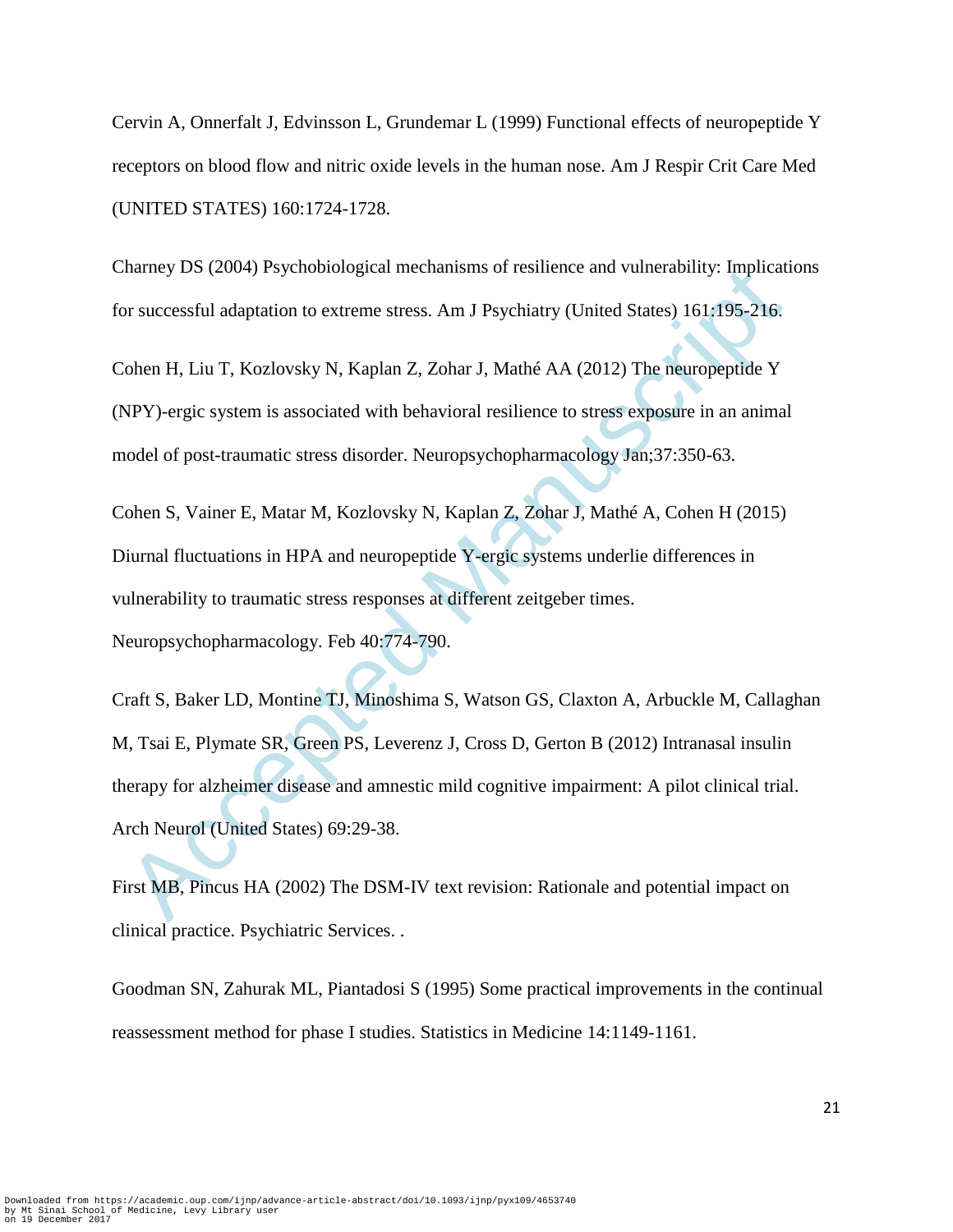Griebel G, Holmes A (2013) 50 years of hurdles and hope in anxiolytic drug discovery. Nat Rev Drug Discov (England) 12:667-687.

Hallschmid M, Gais S, Meinert S, Born J (2003) NPY attenuates positive cortical DC-potential shift upon food intake in man. Psychoneuroendocrinology (England) 28:529-539.

Hallschmid M, Benedict C, Born J, Fehm HL, Kern W (2004) Manipulating central nervous mechanisms of food intake and body weight regulation by intranasal administration of neuropeptides in man. Physiol Behav (United States) 83:55-64.

Heilig M (2004) The NPY system in stress, anxiety and depression. Neuropeptides (Scotland) 38:213-224.

ntr upon rood intake in man. Psychoneuroendocrinology (England) 28:529-539.<br>
Iallschmid M, Benedict C, Born J, Fehm HL, Kern W (2004) Manipulating central nervou<br>
nechanisms of food intake and body weight regulation by int Held K, Antonijevic I, Murck H, Kuenzel H, Steiger A (2006) Neuropeptide Y (NPY) shortens sleep latency but does not suppress ACTH and cortisol in depressed patients and normal controls. Psychoneuroendocrinology (England) 31:100-107.

Jiang Y, Li Y, Liu X (2015) Intranasal delivery: circumventing the iron curtain to treat neurological disorders. Expert Opin Drug Deliv 12:1717-1725.

Kask A, Harro J, Hörsten Sv, Redrobe J, Dumont Y, Kask, A., Harro, J., von Hörsten, S., Redrobe, J. P., Dumont, Y., & Quirion, R (2002a)

The neurocircuitry and receptor subtypes mediating anxiolytic-like effects of neuropeptide Y, . Neuroscience & Biobehavioral Reviews 26:259-283.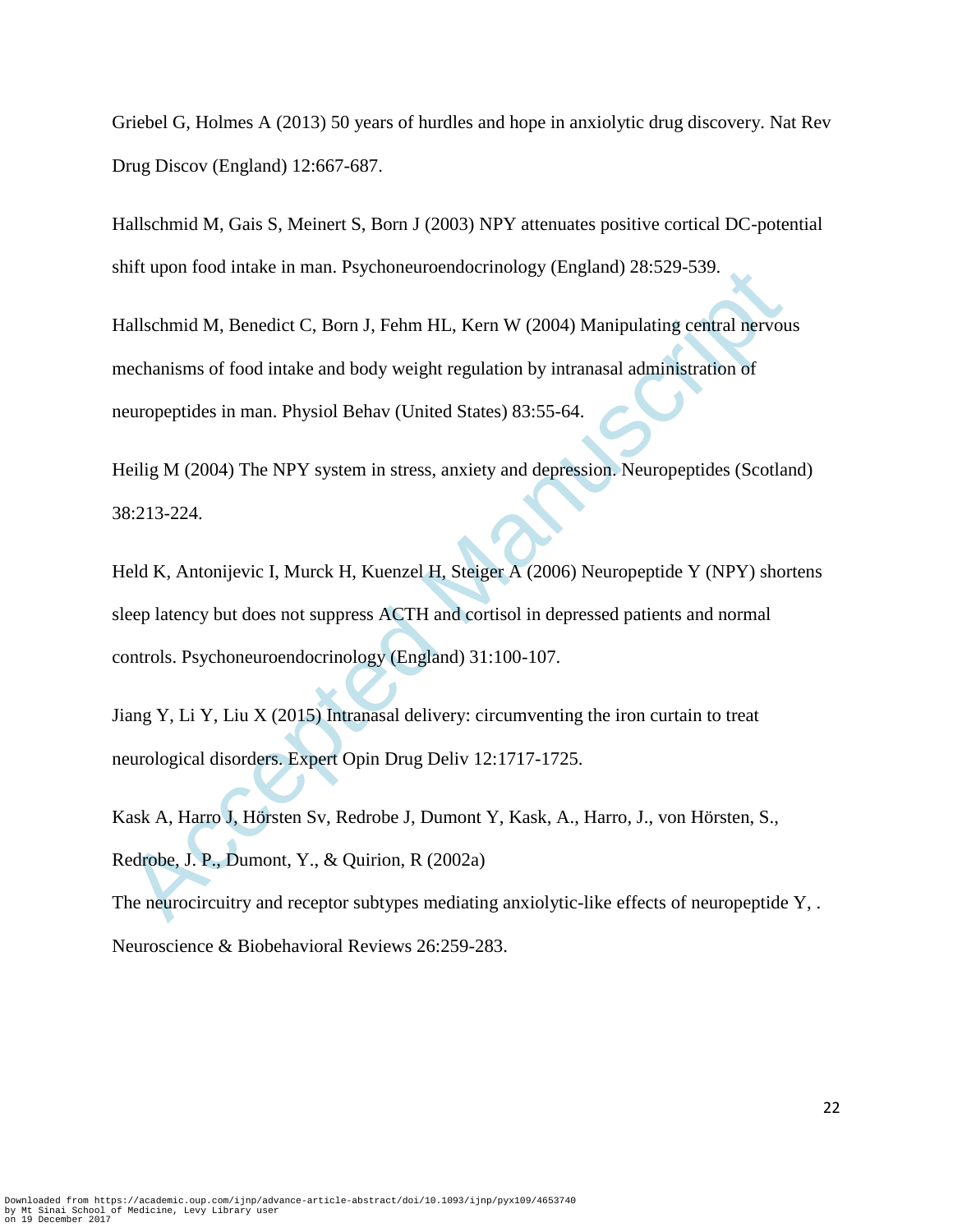Kask A, Harro J, von Horsten S, Redrobe JP, Dumont Y, Quirion R (2002b) The neurocircuitry and receptor subtypes mediating anxiolytic-like effects of neuropeptide Y. Neurosci Biobehav Rev (United States) 26:259-283.

Kessler RC, Chiu WT, Demler O, Merikangas KR, Walters EE (2005) Prevalence, severity, and comorbidity of 12-month DSM-IV disorders in the national comorbidity survey replication. Arch Gen Psychiatry (United States) 62:617-627.

Kautz M, Charney DS, Murrough JW (2017) Neuropeptide Y, resilience, and PTSD therapeutics. Neurosci Lett (United States) 649:164-169.

Lacroix JS, Mosimann BL (1996) Attenuation of allergen-evoked nasal responses by local pretreatment with exogenous neuropeptide Y in atopic patients. J Allergy Clin Immunol (UNITED STATES) 98:611-616.

essier RC, CmI W I, Demier O, Menkangas KK, Watters EE (2005) Prevalence, severity<br>omorbidity of 12-month DSM-IV disorders in the national comorbidity survey replication<br>ien Psychiatry (United States) 62:617-627.<br>aautz M, Laukova M, Alaluf LG, Serova LI, Arango V, Sabban EL (2014) Early intervention with intranasal NPY prevents single prolonged stress-triggered impairments in hypothalamus and ventral hippocampus in male rats. Endocrinology (United States) 155:3920-3933.

Le Tourneau C, Lee JJ, Siu LL (2009) Dose escalation methods in phase I cancer clinical trials. Journal of the National Cancer Institute .

Misra A, Kher G (2012) Drug delivery systems from nose to brain. Curr Pharm Biotechnol (Netherlands) 13:2355-2379.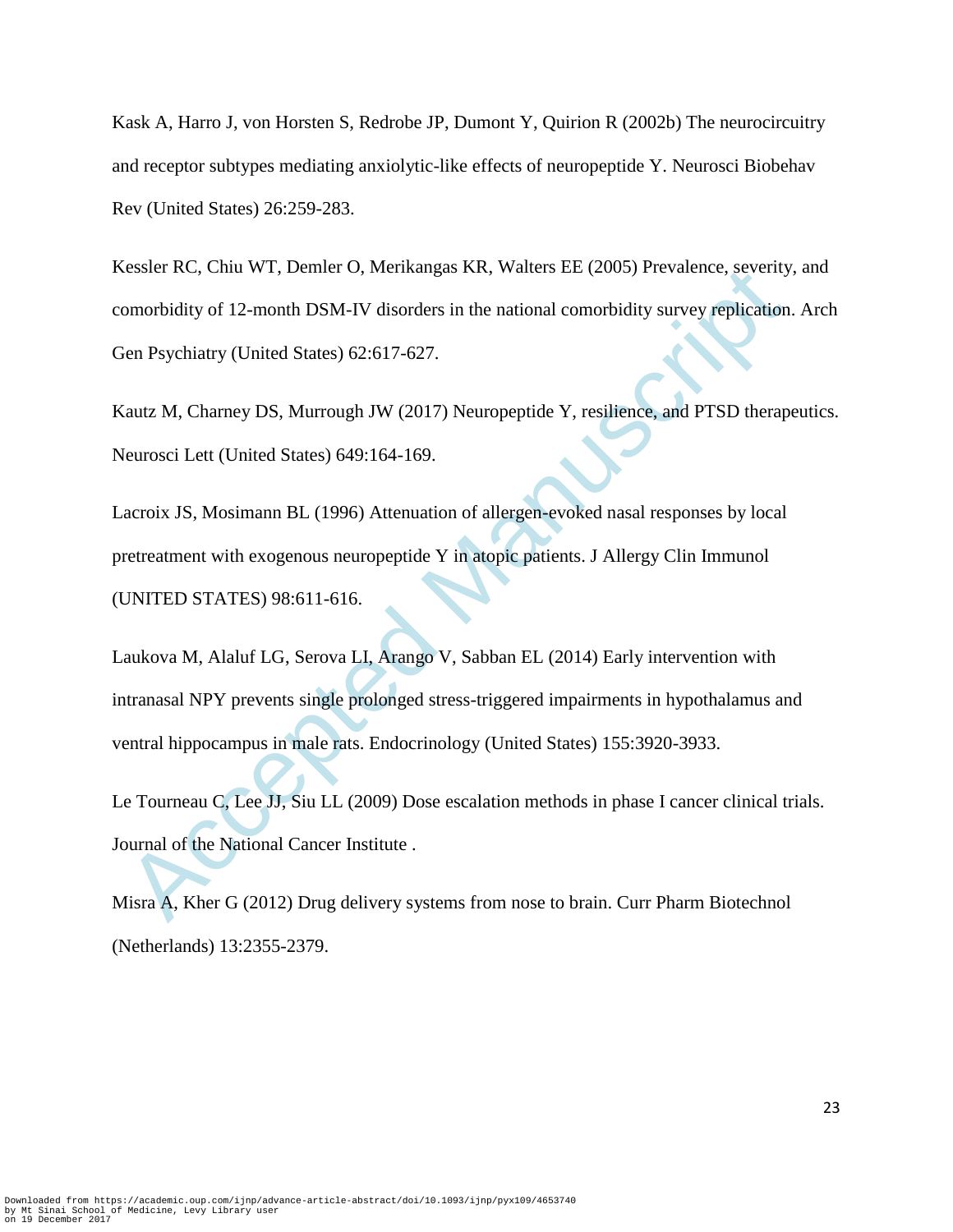Morgan CA,3rd, Wang S, Southwick SM, Rasmusson A, Hazlett G, Hauger RL, Charney DS (2000) Plasma neuropeptide-Y concentrations in humans exposed to military survival training. Biol Psychiatry (UNITED STATES) 47:902-909.

Pitman RK, Orr SP, Forgue DF, de Jong JB, Claiborn JM (1987) Psychophysiologic assessment of posttraumatic stress disorder imagery in vietnam combat veterans. Arch Gen Psychiatry (UNITED STATES) 44:970-975.

Timan KK, Off SP, Forgue DP, de Jong JB, Clandom JM (1987) Psychophysiologic assess<br>
f posttraumatic stress disorder imagery in vietnam combat veterans. Arch Gen Psychiatry<br>
UNITED STATES) 44:970-975.<br>
rimeaux SD, Wilson S Primeaux SD, Wilson SP, Cusick MC, York DA, Wilson MA (2005) Effects of altered amygdalar neuropeptide Y expression on anxiety-related behaviors. Neuropsychopharmacology (United States) 30:1589-1597.

Rasmusson AM, Hauger RL, Morgan CA, Bremner JD, Charney DS, Southwick SM (2000) Low baseline and yohimbine-stimulated plasma neuropeptide Y (NPY) levels in combat-related PTSD. Biol Psychiatry (UNITED STATES) 47:526-539.

Reichmann F, Holzer P (2016) Neuropeptide Y: A stressful review. Neuropeptides (Scotland) 55:99-109.

Russo SJ, Murrough JW, Han MH, Charney DS, Nestler EJ (2012) Neurobiology of resilience. Nat Neurosci (United States) 15:1475-1484.

Thorne RG, Pronk GJ, Padmanabhan V, Frey WH (2004) Delivery of insulin-like growth factor-I to the rat brain and spinal cord along olfactory and trigeminal pathways following intranasal administration. Neuroscience (United States) 127:481-496.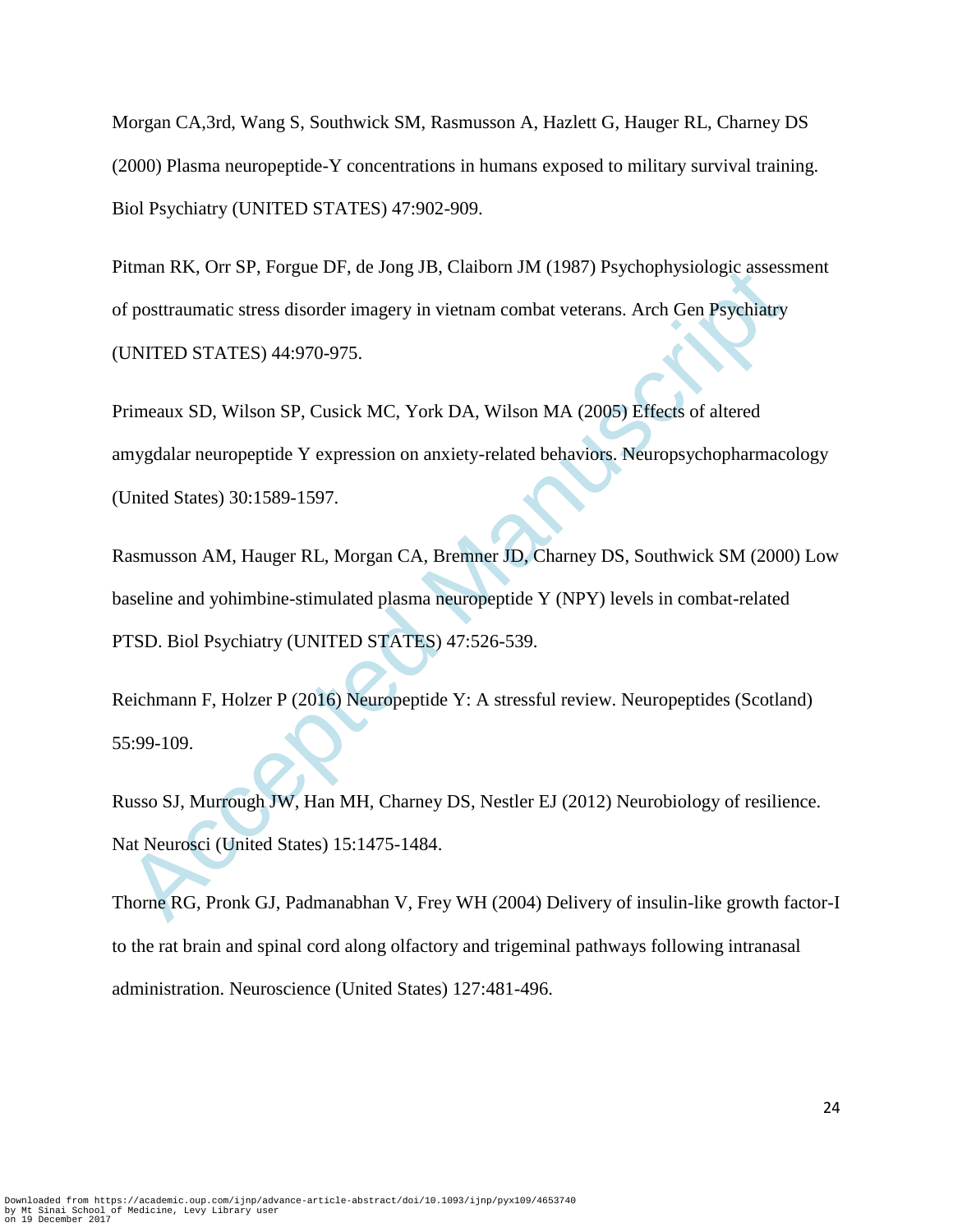Sabban EL, Alaluf LG, Serova LI (2016) Potential of neuropeptide Y for preventing or treating post-traumatic stress disorder. Neuropeptides (Scotland) 56:19-24.

Sah R, Geracioti TD (2013) Neuropeptide Y and posttraumatic stress disorder. Mol Psychiatry (England) 18:646-655.

Sah R, Ekhator NN, Jefferson-Wilson L, Horn PS, Geracioti TD,Jr (2014) Cerebrospinal fluid neuropeptide Y in combat veterans with and without posttraumatic stress disorder. Psychoneuroendocrinology (England) 40:277-283.

Sah R, Ekhator NN, Strawn JR, Sallee FR, Baker DG, Horn PS, Geracioti TD,Jr (2009) Low cerebrospinal fluid neuropeptide Y concentrations in posttraumatic stress disorder. Biol Psychiatry (United States) 66:705-707.

Senn S (2002) *Cross-over trials in clinical research* . John Wiley & Sons 5:.

England) 18:040-655.<br>
An R. Ekhator NN, Jefferson-Wilson L, Hom PS, Geracioti TD,Jr (2014) Cerebrospinal fl<br>
europeptide Y in combat veterans with and without posttraumatic stress disorder.<br>
Sychoneuroendocrinology (Englan Serova LI, Laukova M, Alaluf LG, Pucillo L, Sabban EL (2014) Intranasal neuropeptide Y reverses anxiety and depressive-like behavior impaired by single prolonged stress PTSD model. Eur Neuropsychopharmacol (Netherlands) 24:142-147.

Serova LI, Tillinger A, Alaluf LG, Laukova M, Keegan K, Sabban EL (2013) Single intranasal neuropeptide Y infusion attenuates development of PTSD-like symptoms to traumatic stress in rats. Neuroscience (United States) 236:298-312.

Smialowska M, Wieronska JM, Domin H, Zieba B (2007) The effect of intrahippocampal injection of group II and III metobotropic glutamate receptor agonists on anxiety; the role of neuropeptide Y. Neuropsychopharmacology (United States) 32:1242-1250.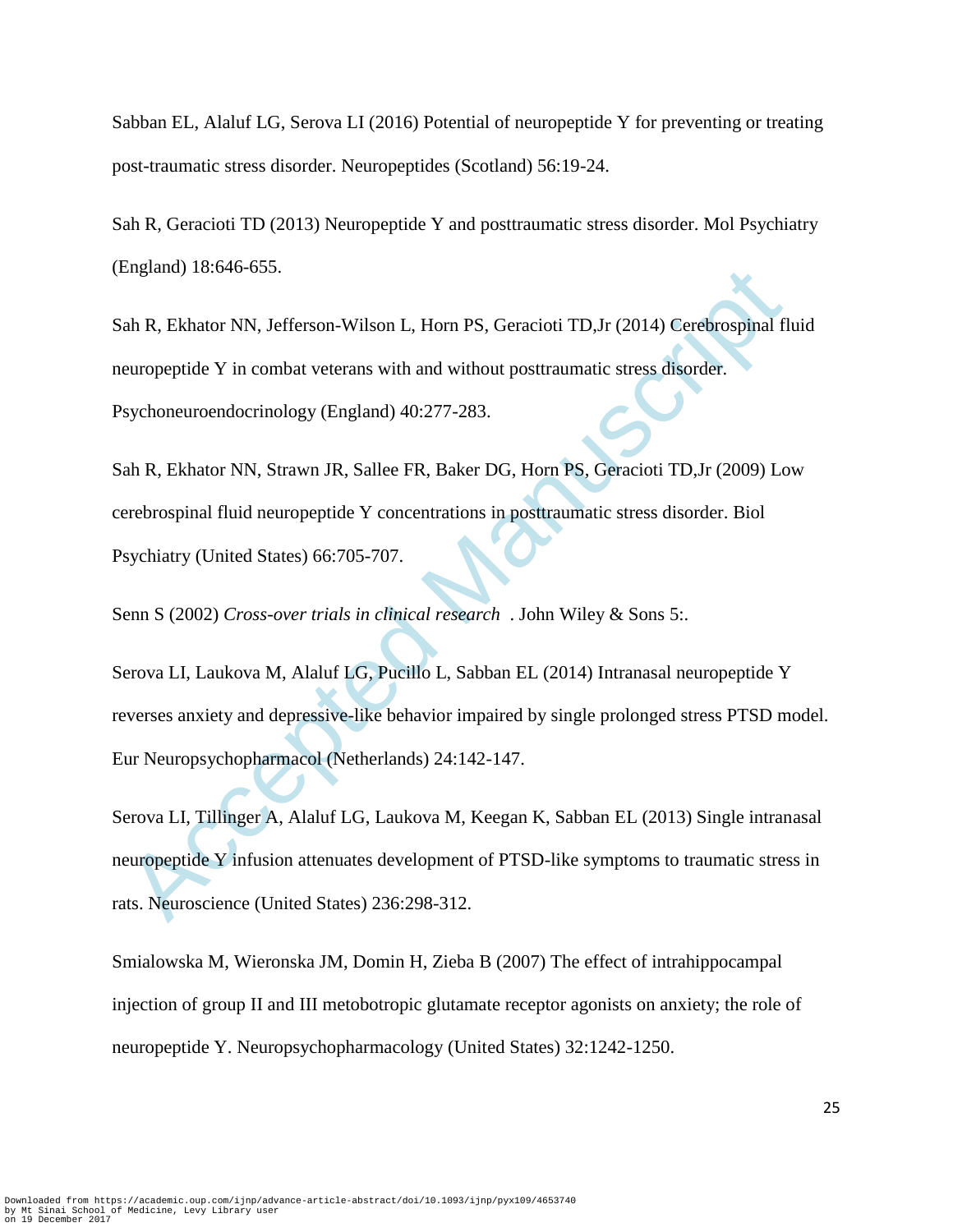Spielberger CD (1983) Manual for the state-trait anxiety inventory STAI . Self-Evaluation Questionnaire .

Steenkamp MM, Litz BT, Hoge CW, Marmar CR (2015) Psychotherapy for military-related PTSD: A review of randomized clinical trials. Jama (United States) 314:489-500.

Steer RA, Ranieri WF, Beck AT, Clark DA (1993) Further evidence for the validity of the beck anxiety inventory with psychiatric outpatients. Journal of Anxiety Disorders 7:195.

15D: A review or randomized clinical trials. Jama (United States) 314:489-500.<br>
teer RA, Ranieri WF, Beck AT, Clark DA (1993) Further evidence for the validity of the<br>
inxiety inventory with psychiatric outpaients. Journal Thorsell, A., Michalkiewicz, M., Dumont, Y., Quirion, R., Caberlotto, L., Rimondini, R. & Heilig, M (2002) Behavioral insensitivity to restraint stress, absent fear suppression of behavior and impaired spatial learning in transgenic rats with hippocampal neuropeptide Y overexpression. . Proceedings of the National Academy of Sciences, 97:12852-12857.

Weathers FW, Keane TM, Davidson JR (2001) Clinician‐Administered PTSD scale: A review of the first ten years of research. Depression and Anxiety 13:132-156.

Weiss, D. S., & Marmar, C. R. (1996) The impact of event scale - revised. Assessing Psychological Trauma and PTSD 399.

Wu G, Feder A, Wegener G, Bailey C, Saxena S, Charney D, Mathe AA (2011) Central functions of neuropeptide Y in mood and anxiety disorders. Expert Opin Ther Targets (England) 15:1317-1331.

Yehuda R, Brand S, Yang RK (2006) Plasma neuropeptide Y concentrations in combat exposed veterans: Relationship to trauma exposure, recovery from PTSD, and coping. Biol Psychiatry (United States) 59:660-663.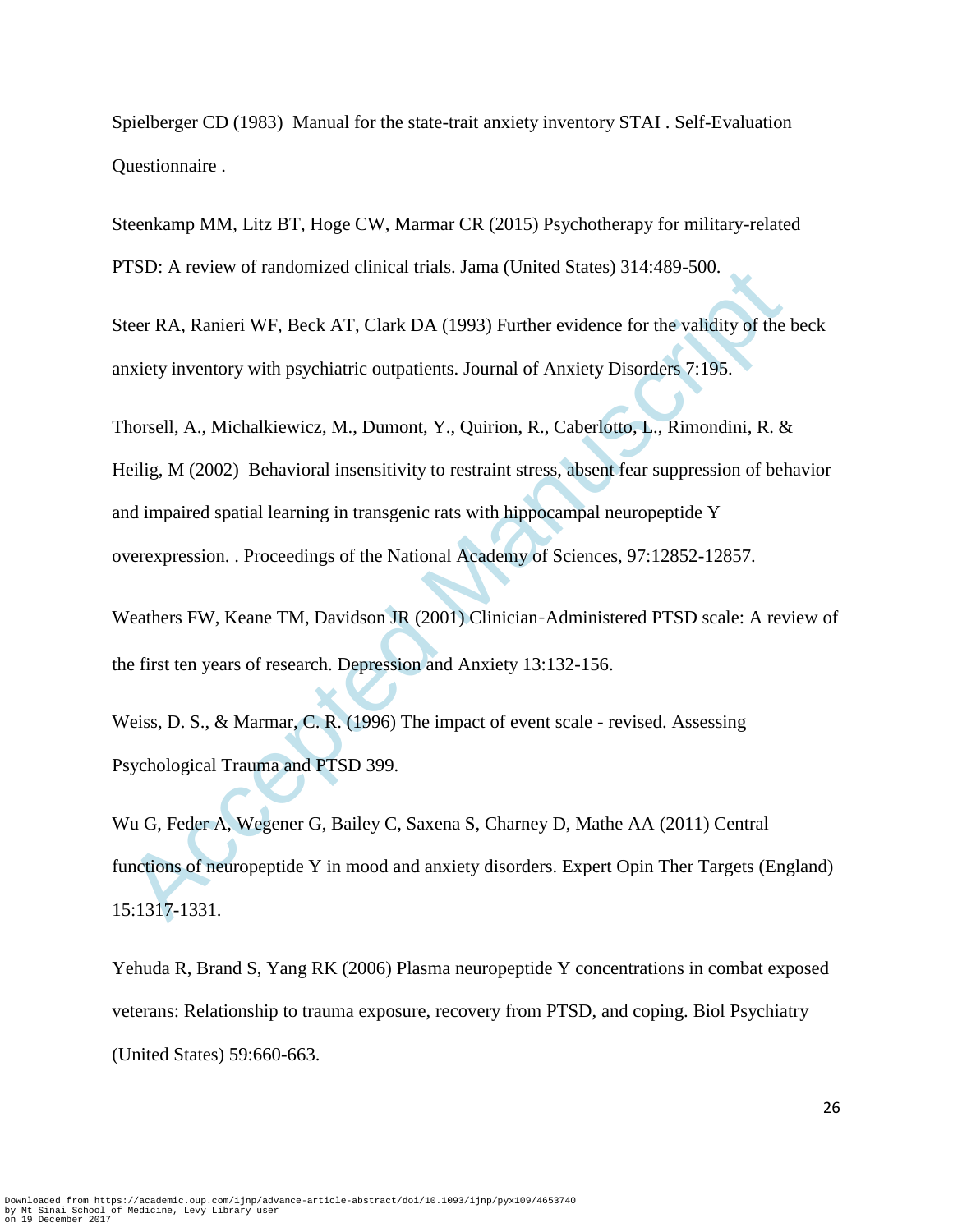Zelazny K, Simms LJ (2015) Confirmatory factor analyses of DSM-5 posttraumatic stress disorder symptoms in psychiatric samples differing in criterion A status. J Anxiety Disord (Netherlands) 34:15-23.

Zhou Z et al (2008) Genetic variation in human NPY expression affects stress response and<br>emotion. Nature (England) 452:997-1001.<br>Accepted Manuscript (England) 452:997-1001. emotion. Nature (England) 452:997-1001.

Downloaded from https://academic.oup.com/ijnp/advance-article-abstract/doi/10.1093/ijnp/pyx109/4653740 by Mt Sinai School of Medicine, Levy Library user on 19 December 2017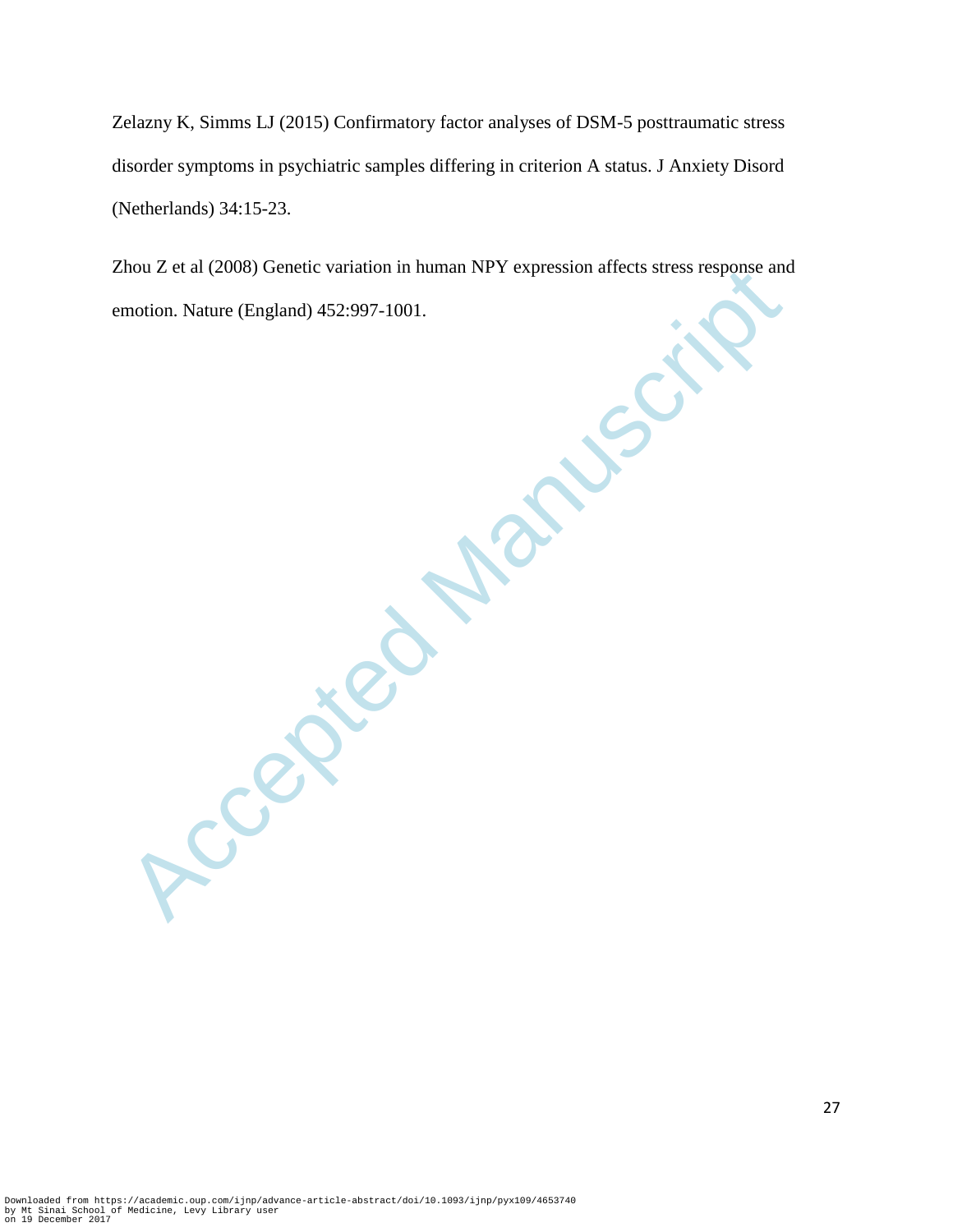# **Tables**

| I able 1. Demographic and chincal characteristics<br>Characteristic |             |
|---------------------------------------------------------------------|-------------|
|                                                                     |             |
| Participants treated, n                                             | 24          |
| Age, mean (SD), y                                                   | 39.2 (13.0) |
| Female sex, No., %                                                  | 16(66.7)    |
| Race, No. (%)                                                       |             |
| African-American                                                    | 10(41.7)    |
| Caucasian                                                           | 10(41.7)    |
| Other                                                               | 4(16.7)     |
| Hispanic ethnicity, No. (%)                                         | 3(12.5)     |
| Education, No. (%)                                                  |             |
| ≤High School                                                        | 2(8.3)      |
| High school graduate                                                | 4(12.5)     |
| Some college or 2-year degree                                       | 7(29.2)     |
| $\geq$ 4 years of college or advanced degree                        | 11(45.8)    |
| Unemployed, No. (%)                                                 | 11(45.8)    |
| Married or cohabiting, No. (%)                                      | 4(16.7)     |
| Primary trauma, No. (%)                                             |             |
| Domestic violence                                                   | 7(29.2)     |
| Unexpected death of a loved one/witnessing violent death            | 5(20.8)     |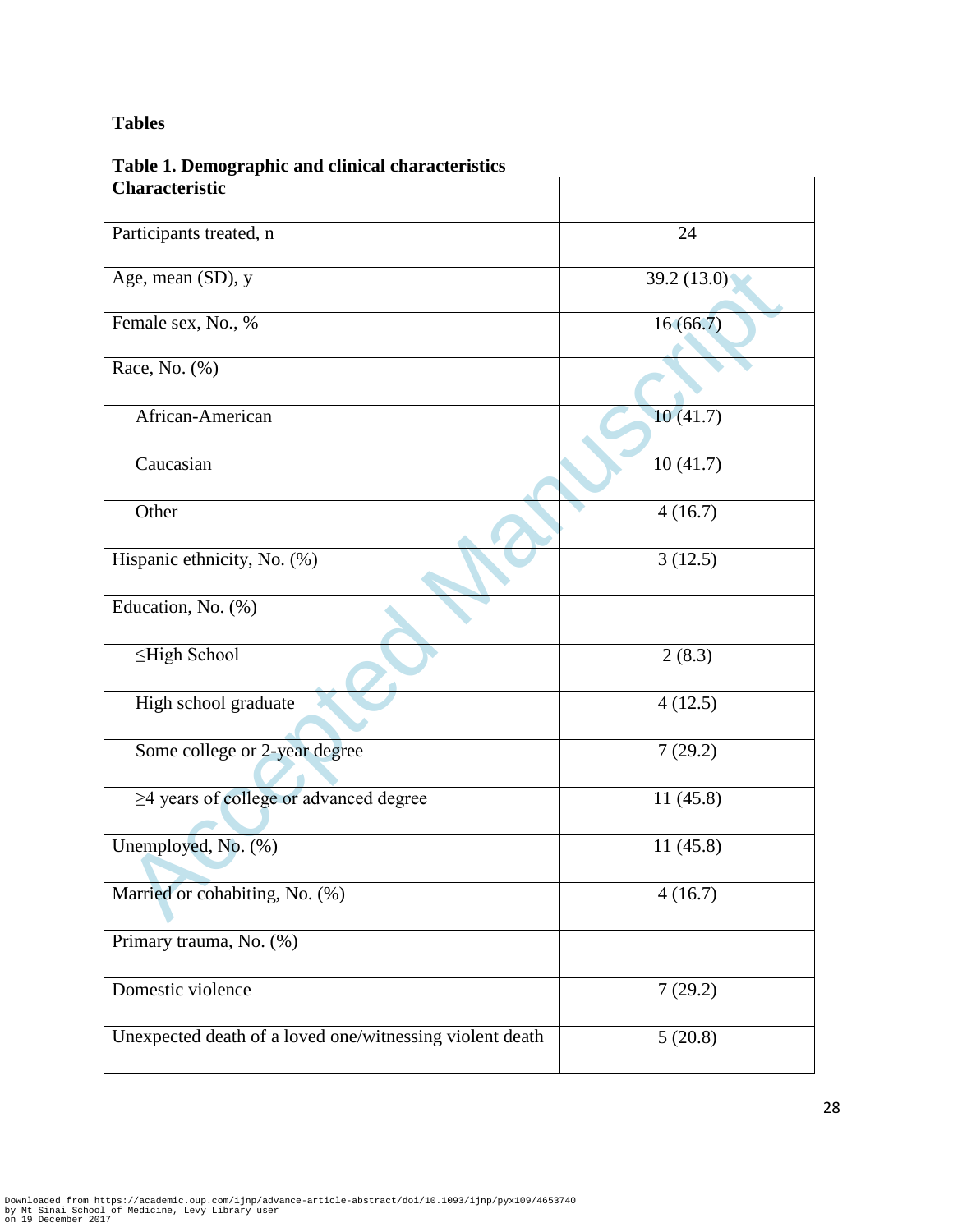| Child physical/sexual abuse              | 5(20.8)     |
|------------------------------------------|-------------|
| Physical and/or violent assault as adult | 3(12.5)     |
| Sexual assault/rape as adult             | 3(12.5)     |
| Living in war zone                       | 1(4.2)      |
| Duration of PTSD, mean (SD), years       | 12.0(13.7)  |
| CAPS score, mean (SD)                    | 80.8 (13.7) |
| MADRS score, mean (SD)                   | 27.8(7.8)   |

Abbreviations: CAPS, Clinician-Administered PTSD Scale; PTSD, posttraumatic stress disorder; MADRs, Montgomery Asberg Depression Rating Scale

Accepted Mai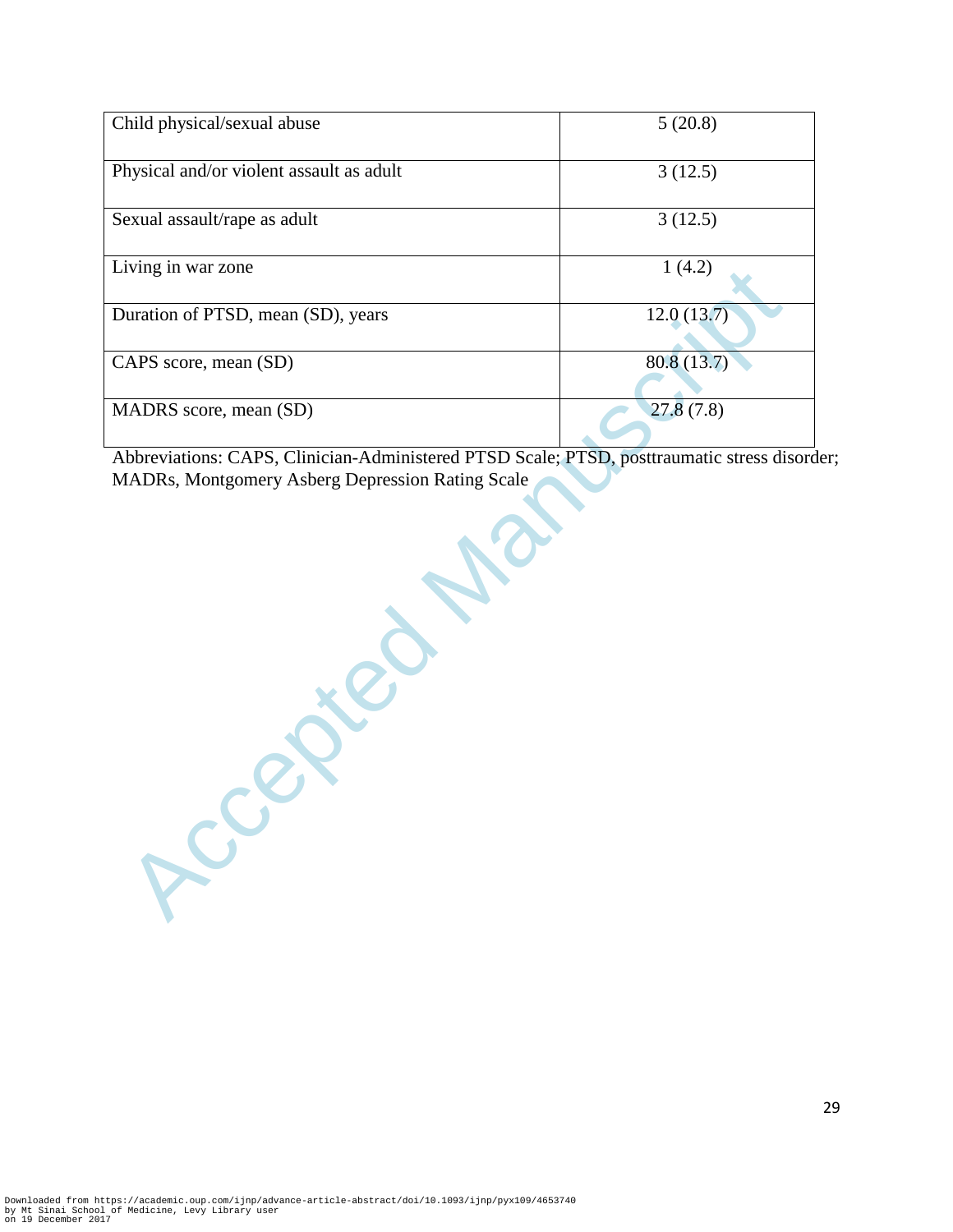| Table 2. Adverse events |                     |          |                  |          |          |          |                  |
|-------------------------|---------------------|----------|------------------|----------|----------|----------|------------------|
| Side Effect             | Pooled              | Pooled   | $1.4 \text{ mg}$ | $2.8$ mg | $4.6$ mg | $6.8$ mg | $9.6 \text{ mg}$ |
|                         | placebo             | active   | $(n=3)$          | $(n=5)$  | $(n=5)$  | $(n=6)$  | $(n=6)$          |
|                         | $(n=25)$            | $(n=25)$ |                  |          |          |          |                  |
|                         |                     |          |                  |          |          |          |                  |
|                         | $N(\%)$             | $N(\%)$  | $N(\%)$          | $N(\%)$  | $N(\%)$  | $N(\%)$  | $N(\%)$          |
| Autonomic               |                     |          |                  |          |          |          |                  |
|                         |                     |          |                  |          |          |          |                  |
| Tachycardia             | 1(4%)               | $0(0\%)$ | $-$              |          |          |          |                  |
|                         |                     |          |                  |          |          |          |                  |
| Bradycardia             | $0(0\%)$            | 1(4%)    | --               | 1(4%)    |          |          |                  |
| Chest tightness         | 2(8%)               | $0(0\%)$ |                  |          |          |          |                  |
|                         |                     |          |                  |          |          |          |                  |
| CNS/psychiatric         |                     |          |                  |          |          |          |                  |
|                         |                     |          |                  |          |          |          |                  |
| Headache                | 2(8%)               | 1(4%)    | $-$              | 1(4%)    | $-$      | $-$      | $-$              |
| <b>Dizziness</b>        | 3(12%)              | $0(0\%)$ |                  |          |          |          |                  |
|                         |                     |          |                  |          |          |          |                  |
| Irritability            | $0(0\%)$            | 1(4%)    |                  |          | 1(4%)    |          |                  |
| Lightheadedness         | 3(12%)              | $0(0\%)$ |                  |          |          |          |                  |
|                         |                     |          |                  |          |          |          |                  |
| <b>Blurry</b> vision    | 1(4%)               | $0(0\%)$ |                  |          |          |          |                  |
|                         |                     |          |                  |          |          |          |                  |
| Fatigue                 | 1(4%)               | $0(0\%)$ |                  |          |          |          |                  |
| Sleepiness              | 2(8%)               | $0(0\%)$ |                  |          |          |          |                  |
|                         |                     |          |                  |          |          |          |                  |
| Gastrointestinal        |                     |          |                  |          |          |          |                  |
|                         |                     |          |                  |          |          |          |                  |
| Nausea                  | $\overline{0}$ (0%) | 1(4%)    | 1(4%)            | $-$      | --       |          |                  |
| Skin disorders          |                     |          |                  |          |          |          |                  |
|                         |                     |          |                  |          |          |          |                  |
| Itchiness               | 1(4%)               | $0(0\%)$ |                  | --       | $-$      |          |                  |
|                         |                     |          |                  |          |          |          |                  |
| Other                   |                     |          |                  |          |          |          |                  |
| "Flu like               | 1(4%)               | $0(0\%)$ |                  | --       |          |          |                  |
| symptoms"               |                     |          |                  |          |          |          |                  |
|                         |                     |          |                  |          |          |          |                  |
| Fever                   | 1(4%)               | $0(0\%)$ |                  |          |          |          |                  |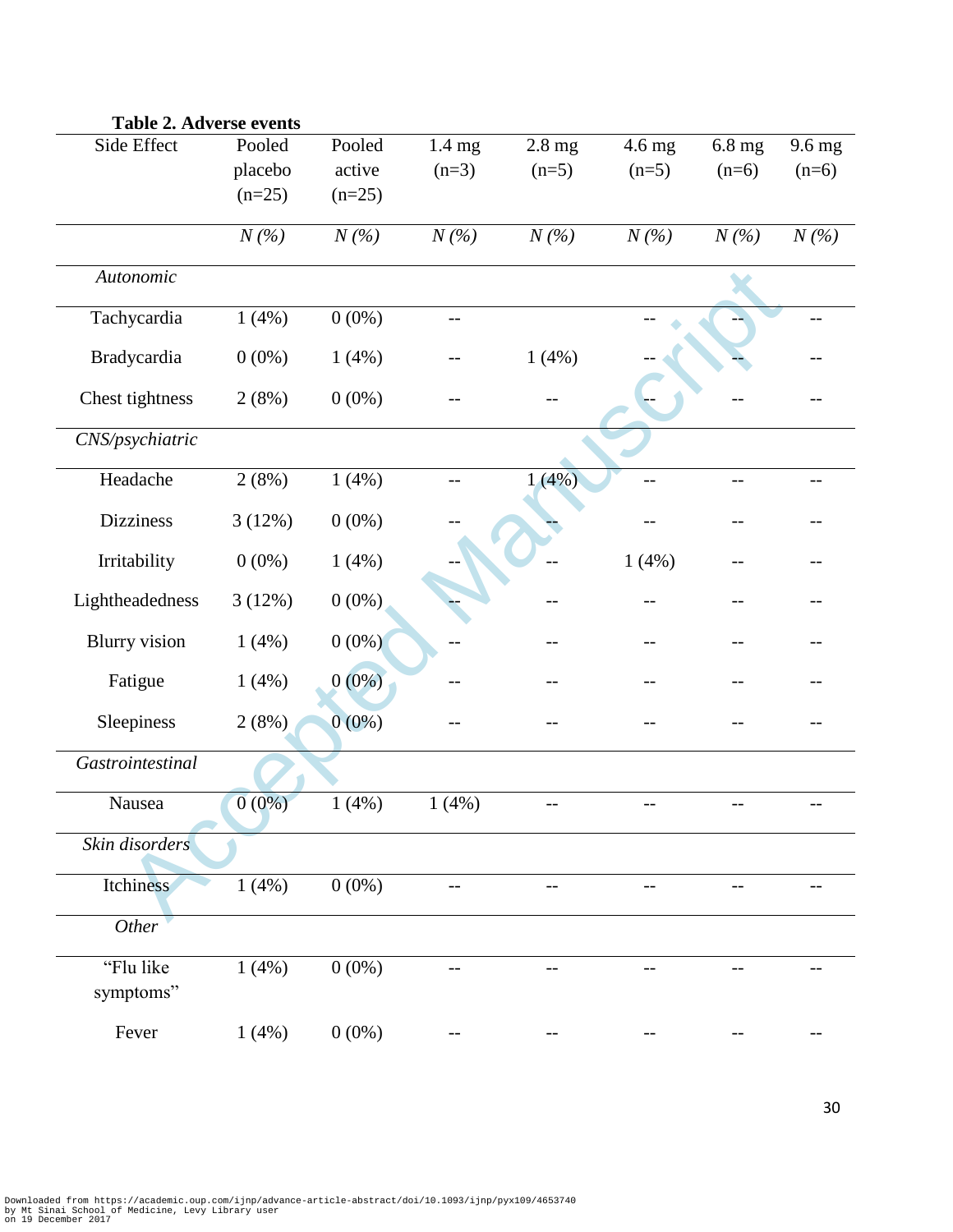| Nasal congestion | $0(0\%)$ | 1(4%) |  | -- |  |  | 1(4%) |
|------------------|----------|-------|--|----|--|--|-------|
|------------------|----------|-------|--|----|--|--|-------|

N=24 subjects overlapped in both the pooled placebo and pooled active groups, but one subject dropped out after participating in a placebo condition and did not complete an active condition and another subject dropped out after participating in an active condition and did not complete a placebo condition.

Number of subjects experiencing an AE: only events rated "possibly", "probably", or<br>"definitely" related to drug were included.<br>And the subjects of the subjects experiencing an AE: only events rated "possibly", "probably", "definitely" related to drug were included.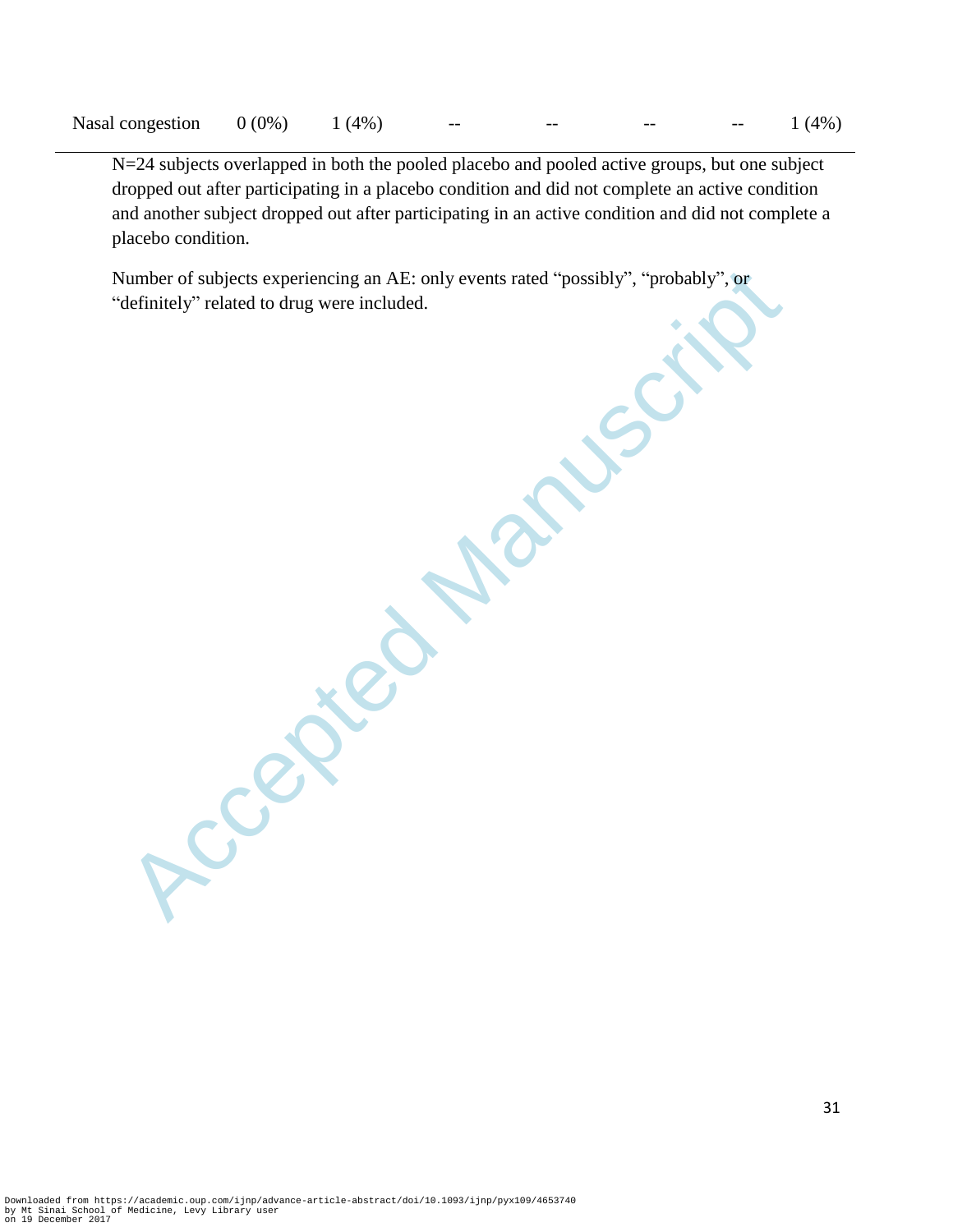#### **Figure Legends**

**Figure 1. Study Flow Diagram. A.** Overview of randomized crossover study design. **B.** Study procedure timeline occurring on each of two treatment days (V2 and V5). NPY, Neuropeptide Y; VS, vital signs.

Transformalies **Example 15 Transformalism**<br> **Example 15 Transformalism**<br> **Example 16 Transformalism in Positranumatic Stress Disorder.** Figure displays observed v<br>
an anxiety measures before and immediately following a sym **Figure 2. Effect of Neuropeptide Y Treatment and Dose on Anxiety Following Symptom** Provocation in Patients with Posttraumatic Stress Disorder. Figure displays observed values for anxiety measures before and immediately following a symptom provocation procedure (+32 min time point) in subjects under NPY and placebo conditions (**Left column**). Mean differences between NPY and placebo in change in symptom measure with associated standard errors for each dose of neuropeptide Y (NPY) are also displayed (**Right column**). In the case of summarized change scores depicted in the right column, the change in symptom severity (post minus baseline) is compared between NPY and placebo (PBO) as a difference score (NPY minus PBO). Therefore, larger numbers represent greater symptom severity, and negative difference scores indicate less anxiety symptoms under NPY relative to PBO. The dose-response effect was tested using an interaction term from a linear mixed model that adjusted for treatment order and baseline severity. **A.** Beck Anxiety Inventory (BAI). ; **B.** State-Trait Anxiety Inventory-State Form (STAI-State); **C.** Impact of Events Scale-Revised (IES-R).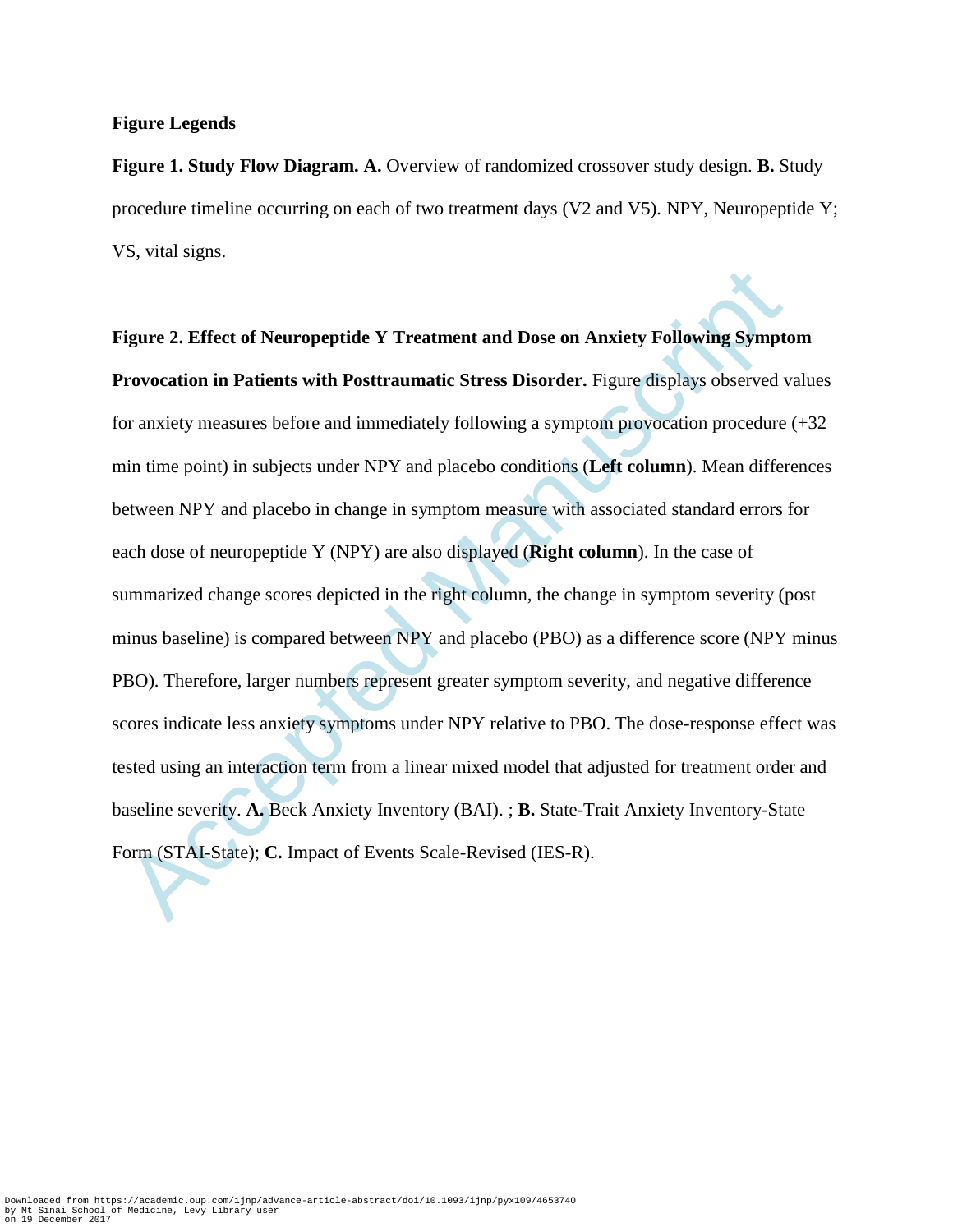Figure 1.